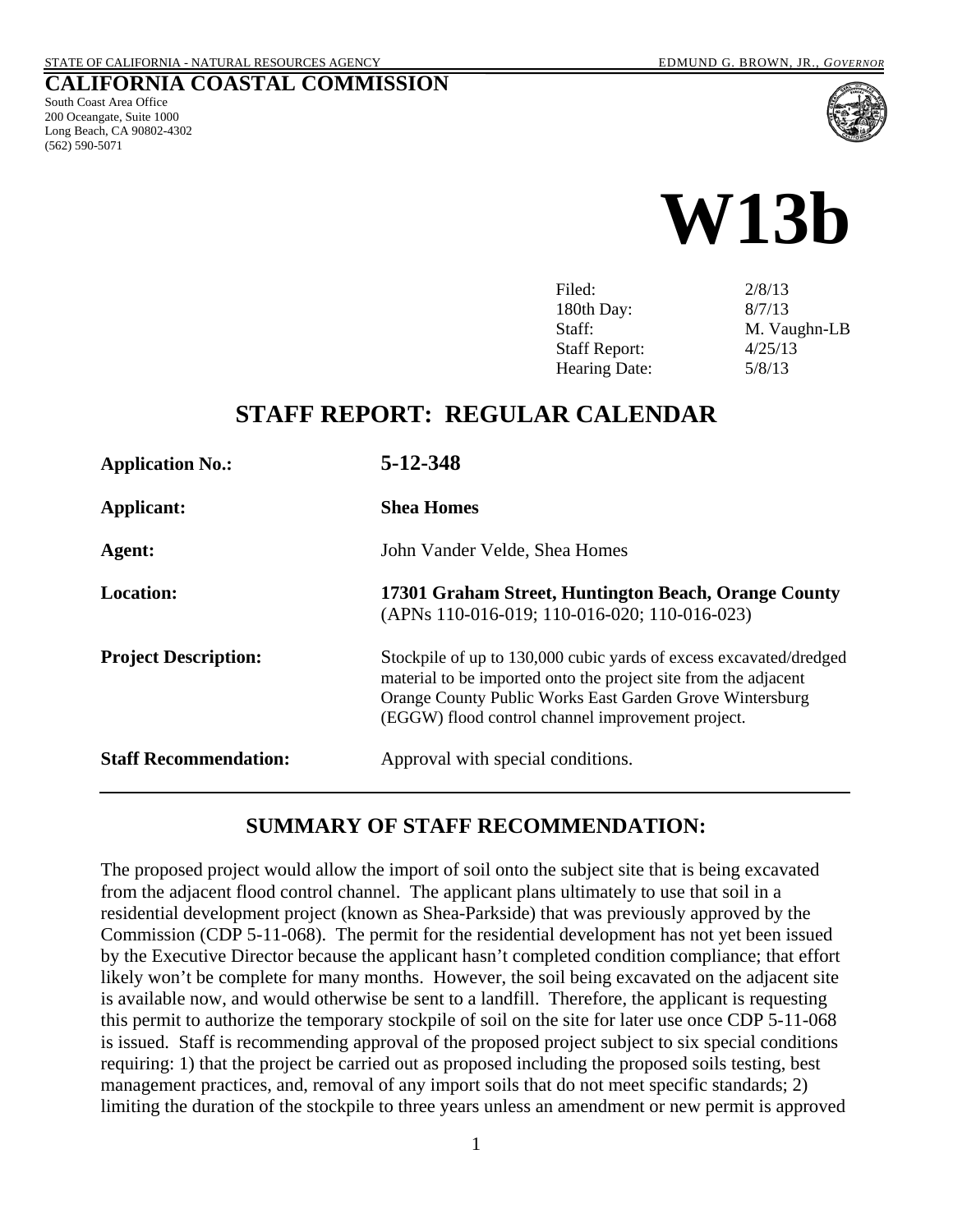to extend this time limit; 3) flagging or staking of the conservation area boundary to assure the stockpile project remains within the approved development footprint; 4) limiting construction activities during raptor nesting; 5) identifying the seeds to be included within the "native seed mix" proposed to assist in stabilizing the stockpile; and 6) assuring that public access will be maintained during construction.

### **TABLE OF CONTENTS**

| $\mathbf{I}$ . |  |
|----------------|--|
| II.            |  |
| П.             |  |
| IV.            |  |
|                |  |
|                |  |
|                |  |
|                |  |
|                |  |
|                |  |
|                |  |
|                |  |
|                |  |
|                |  |

### **EXHIBITS**

- Exhibit 1 Vicinity Map
- Exhibit 2 Project Plans
- Exhibit 3 5-09-209 EGGW Flood Control Channel Project Cross Section
- Exhibit 4 Area Map Showing EGGW Channel Relative to Site and Warner Avenue
- Exhibit 5 Truck Hauling Routes
- Exhibit 6 Public Access During Construction
- <span id="page-1-0"></span>Exhibit 7 – Import Source Soil Assessment, Environ, 2.19/13
- Exhibit 8 Department of Toxic Substances Control Information Advisory Clean Imported Fill Material, October 2001
- Exhibit 9 Huntington Beach City Specification Nos. 431-92 and 429
- Exhibit 10 Threshold Levels for Soil and Soil Gas Analyses
- Exhibit 11 Alta California Geotechnical letter, 4/19/13
- Exhibit 12 Huntington Beach Public Works letter 4/18/13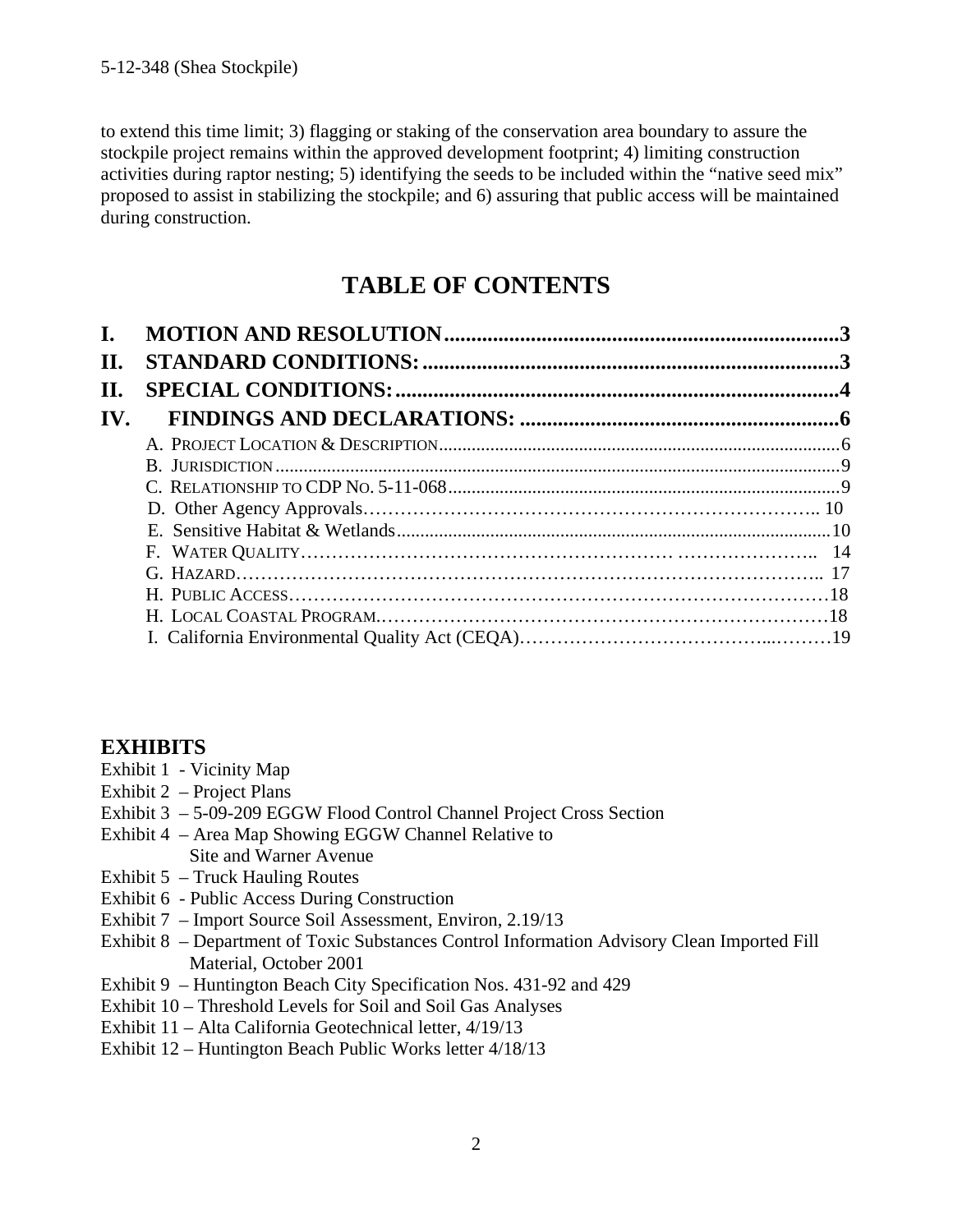### **I. MOTION AND RESOLUTION**

### **Motion:**

*I move that the Commission approve Coastal Development Permit Application No. 5-12-348 pursuant to the staff recommendation.*

Staff recommends a **YES** vote. Passage of this motion will result in approval of the permit as conditioned and adoption of the following resolution and findings. The motion passes only by affirmative vote of a majority of the Commissioners present.

### **Resolution:**

*The Commission hereby approves a coastal development permit for the proposed development and adopts the findings set forth below on grounds that the development as conditioned will be in conformity with the policies of Chapter 3 of the Coastal Act and will not prejudice the ability of the local government having jurisdiction over the area to prepare a Local Coastal Program conforming to the provisions of Chapter 3. Approval of the permit complies with the California Environmental Quality Act because either 1) feasible mitigation measures and/or alternatives have been incorporated to substantially lessen any significant adverse effects of the development on the environment, or 2) there are no further feasible mitigation measures or alternatives that would substantially lessen any significant adverse impacts of the development on the environment.*

### <span id="page-2-0"></span>**II. STANDARD CONDITIONS:**

This permit is granted subject to the following standard conditions:

- 1. **Notice of Receipt and Acknowledgment**. The permit is not valid and development shall not commence until a copy of the permit, signed by the permittee or authorized agent, acknowledging receipt of the permit and acceptance of the terms and conditions, is returned to the Commission office.
- 2. **Expiration.** If development has not commenced, the permit will expire two years from the date on which the Commission voted on the application. Development shall be pursued in a diligent manner and completed in a reasonable period of time. Application for extension of the permit must be made prior to the expiration date.
- 3. **Interpretation.** Any questions of intent of interpretation of any condition will be resolved by the Executive Director or the Commission.
- 4. **Assignment.** The permit may be assigned to any qualified person, provided assignee files with the Commission an affidavit accepting all terms and conditions of the permit.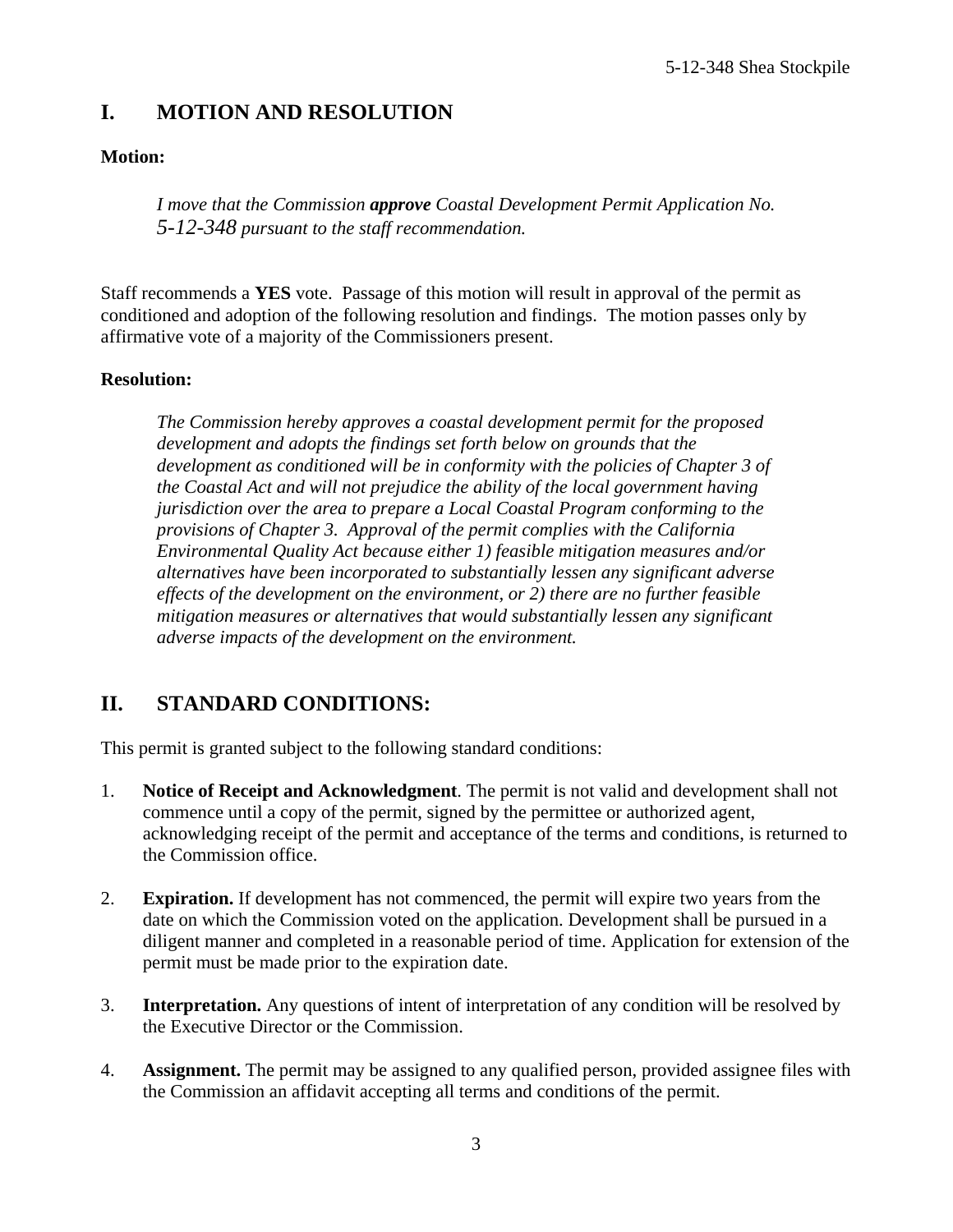5. **Terms and Conditions Run with the Land.** These terms and conditions shall be perpetual, and it is the intention of the Commission and the permittee to bind all future owners and possessors of the subject property to the terms and conditions.

### <span id="page-3-0"></span>**III. SPECIAL CONDITIONS**

This permit is granted subject to the following special conditions:

### **1. Project to be Carried Out as Proposed.**

The applicant shall carry out the stockpile project as proposed including, but not limited to:

- a) Implementation of the proposed *Import Source Soil Assessment* prepared by Environ, dated 2/19/13 (Exhibit 7), and compliance with the standards contained in the chart titled *Threshold Levels for Soil and Soil Gas Analysis* (Exhibit 10) received from the applicant via email on 4/19/13;
- b) Implementation of all Best Management Practices (BMPs) proposed, including but not limited to water quality and erosion control BMPs proposed in the Engineer's Report prepared by Hunsaker & Associates, dated 2/7/13 and in the Stormwater Pollution Prevention Plan (WDID # 830C365477), for the proposed project, dated 11/26/12;
- c) Stockpiling soil outside previously identified sensitive habitat areas and implementation of erosion and runoff controls consistent with the proposed project plans prepared by Hunsaker and Associates, dated 4/18/13;
- d) Removal of all stockpile soil found to exceed the threshold RSL and CHHSL levels identified on the chart titled *Threshold Levels for Soil and Soil Gas Analysis* (Exhibit 10).

### **2. Duration that Stockpiled Soil & Associated Development May Remain Onsite.**

- A. PRIOR TO ISSUANCE OF THE COASTAL DEVELOPMENT PERMIT and consistent with the project as proposed, the applicant shall submit, for the review and approval of the Executive Director, a written agreement in which it agrees that it will do any one of the following:
	- 1. Comply with all prior to permit issuance requirements of Coastal Development Permit 5-11-068 in order to obtain issuance of the permit by the Executive Director and commence development pursuant to that permit within three (3) years from the date the material is first placed on site; or
	- 2. Remove the soil stockpiled on site pursuant to this coastal development permit, and other associated development such as fencing, drain pipes, gravel/drain rock, gravel filled bags, straw wattles, etc., from the subject site within three (3) years from the date the material is first placed on site; or
	- 3. Apply for an amendment to this coastal development permit or a new coastal development permit to extend the time frame that the stockpiled soil and associated development will remain on site within two and a half (2.5) years from the date the material is first place on site.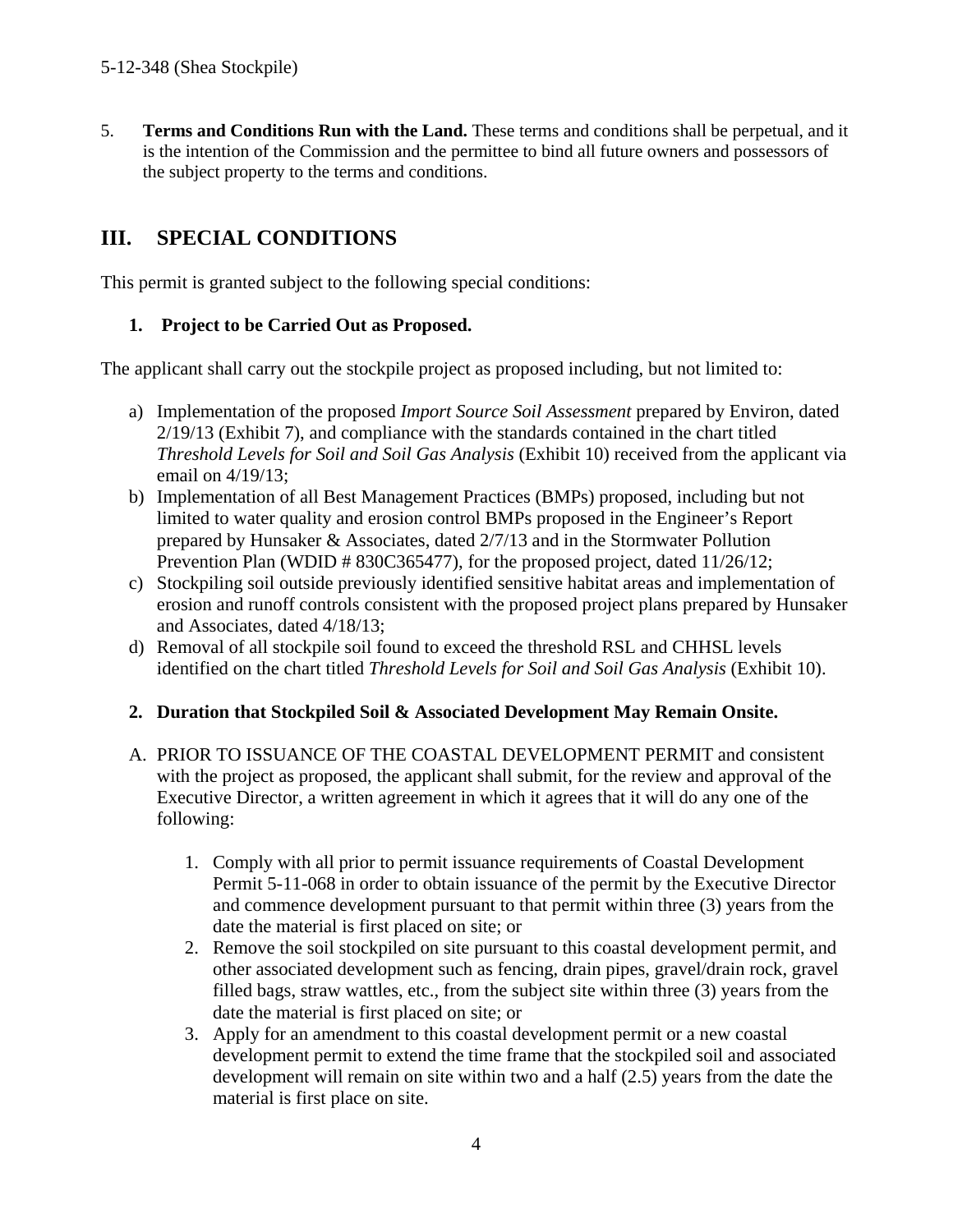- B. WITHIN ONE WEEK OF THE DATE OF COMMENCEMENT OF THE DEVELOPMENT APPROVED UNDER THIS COASTAL DEVELOPMENT PERMIT (5- 12-348), the applicant shall submit to the Executive Director a written Notice of Commencement of Development indicating the date upon which the stockpiled soil began to be placed on the subject site. The three year period described in Subsection A.2 above, shall commence as of that date.
- C. If option A.2 above, is pursued, the stockpiled soil shall be disposed or recycled at a legal disposal/recycling site. If the disposal site is located in the coastal zone, a coastal development permit or an amendment to this permit shall be required before disposal can take place unless the Executive Director determines that no amendment or new permit is legally required.

### **3. Protection of Sensitive Habitat and Wetland Areas**

- A. PRIOR TO ISSUANCE OF THE COASTAL DEVELOPMENT PERMIT, the applicant shall submit for the review and approval of the Executive Director, a flagging and/or staking plan that clearly identifies the boundaries of the area on site that is land use designated Open Space – Conservation and zoned Coastal Conservation. All plans shall include a note apprising all on-site workers of the sensitive nature of the on-site habitat and clearly prohibit any work within these areas.
- B. The approved flagging and/or staking shall remain in place for the duration of the stockpile.
- C. Wetlands and any environmentally sensitive habitats and their buffer areas shall not be affected in any way by the stockpile project and/or subsequent removal of the stockpiled soil from the site.

### **4. Raptor Nesting**

If active stockpiling activities will occur during the period of raptor nest initiation (from January 1 through April 30), a qualified biologist, with experience in conducting bird surveys, shall conduct raptor surveys within the thirty (30) days prior to January 1 to detect any active raptor nests or nesting activity within 500 feet of the active stockpiling area. If an active raptor nest or nesting activity is determined to be located within 500 feet of active stockpile activities, all such activities within the 500 foot area shall cease until the nest(s) is vacated and juveniles have fledged and there is no evidence of a second attempt at nesting. The 500 foot limit shall be identified and protected with flagging and stakes or construction fencing. Construction personnel shall be instructed on the sensitivity of the area. The biologist shall record the results of the recommended protective measures described above to document compliance with this special condition and with applicable State and Federal laws pertaining to protection of nesting birds.

Activities allowed under this permit located further than 500 feet of an active raptor nest or nesting activities, however, may continue.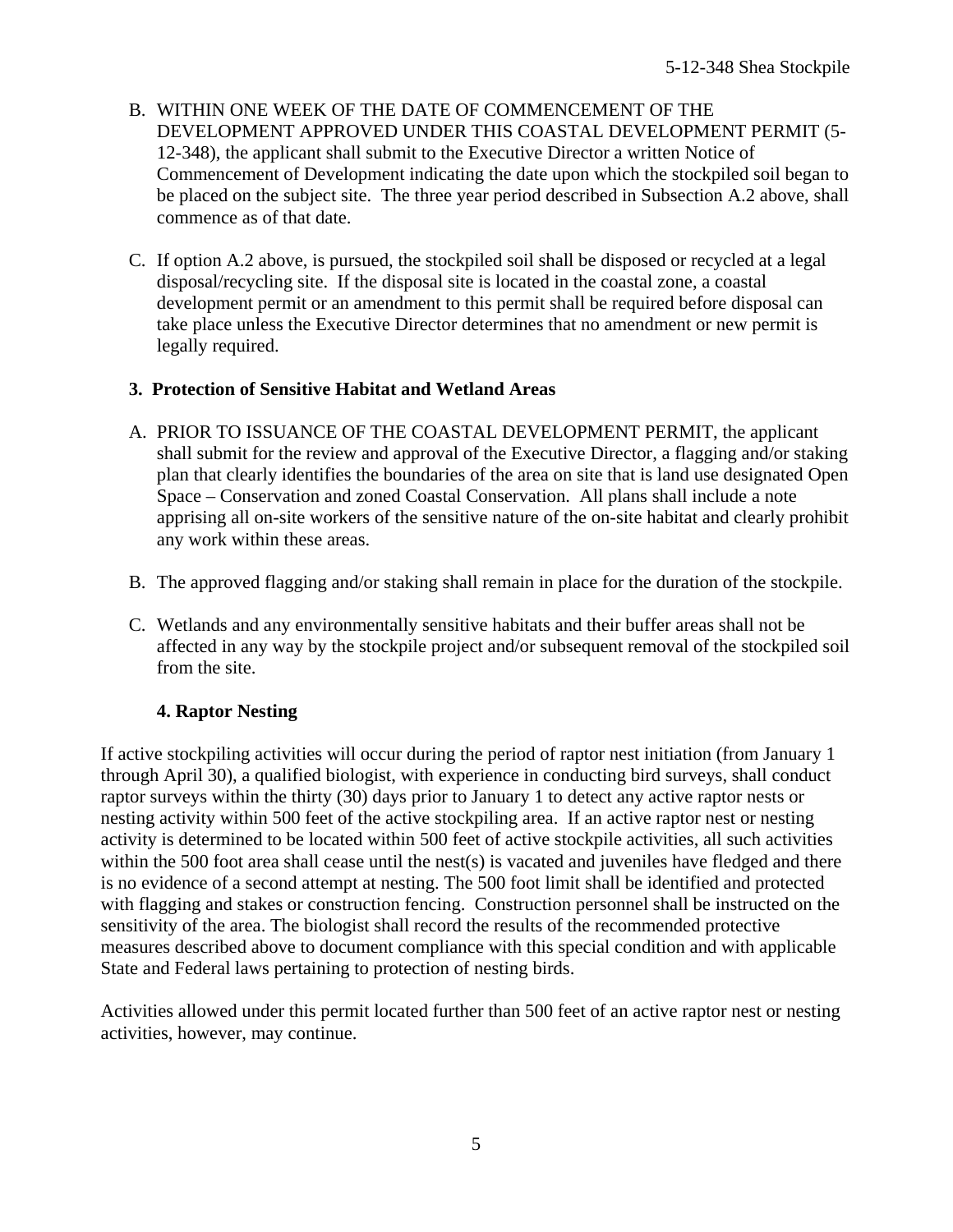### **5. Native Seed Mix**

- A. PRIOR TO ISSUANCE OF THE COASTAL DEVELOPMENT, the applicant shall submit for the review and approval of the Executive Director, a list of the types of seeds contained in the "native seed mix" to be sprayed on the stockpile area for erosion control purposes. The list of plant species in the seed list must be compatible with the plant species included in the Habitat Management Plan required by Coastal Development Permit No. 5-11-068.
- B. The permittee shall undertake development in accordance with the approved native seed mix. Any proposed changes to the approved seed mix shall be reported to the Executive Director. No changes to the approved seed mix shall occur without a Commission amendment to this coastal development permit unless the Executive Director determines that no amendment is legally required.

### **6. Public Access**

As proposed by the applicant, public Access at the site shall be maintained for the duration of the stockpile on site as shown on the document titled *Public Trail Access During Construction Revised Tentative Tract Map No. 15377* (Exhibit 6). Any temporary public access interruption shall be the minimum necessary, shall not exceed one week duration, and shall be reported to the Executive Director prior to being implemented.

### <span id="page-5-0"></span>**IV. FINDINGS AND DECLARATIONS:**

**NOTE:** The findings for denial of the Land Use Plan amendment for the subject site as submitted are incorporated as if fully set forth herein (HNB-MAJ-1-06, 5/10/07). In addition, the findings adopted by the Commission in approving the Land Use Plan Amendment for the subject site (HNB-MAJ-1-06, 11/14/07), and the findings adopted by the Commission in approving the Implementation Plan Amendment with suggested modifications for the subject site (HNB-MAJ-2- 10, 10/13/10) are also hereby incorporated by reference as though fully set forth herein. Finally, the findings adopted by the Commission in approving Coastal Development Permit 5-11-068 are also herby incorporated by reference as though fully set forth herein. http://documents.coastal.ca.gov/reports/2007/5/Th14a-5-2007.pdf <http://documents.coastal.ca.gov/reports/2012/10/Th20a-10-2012.pdf> <http://documents.coastal.ca.gov/reports/2008/5/W26a-5-2008-rf.pdf> <http://documents.coastal.ca.gov/reports/2010/10/W15a-10-2010.pdf>

### <span id="page-5-1"></span>**A. PROJECT LOCATION & DESCRIPTION**

The proposed project involves the stockpile of up to 130,000 cubic yards of excess excavated/dredged soil to be imported onto the Shea Homes project site (17301 Graham Street**,** Huntington Beach, see Exhibit 1). The soil would be stockpiled within a 14.75 acre footprint located entirely within the area approved under Coastal Development Permit 5-11-068 for residential and related development, as described below (see Exhibit 2). The entire project will be located outside the conservation area designated by CDP 5-11-068 and related LCP amendments.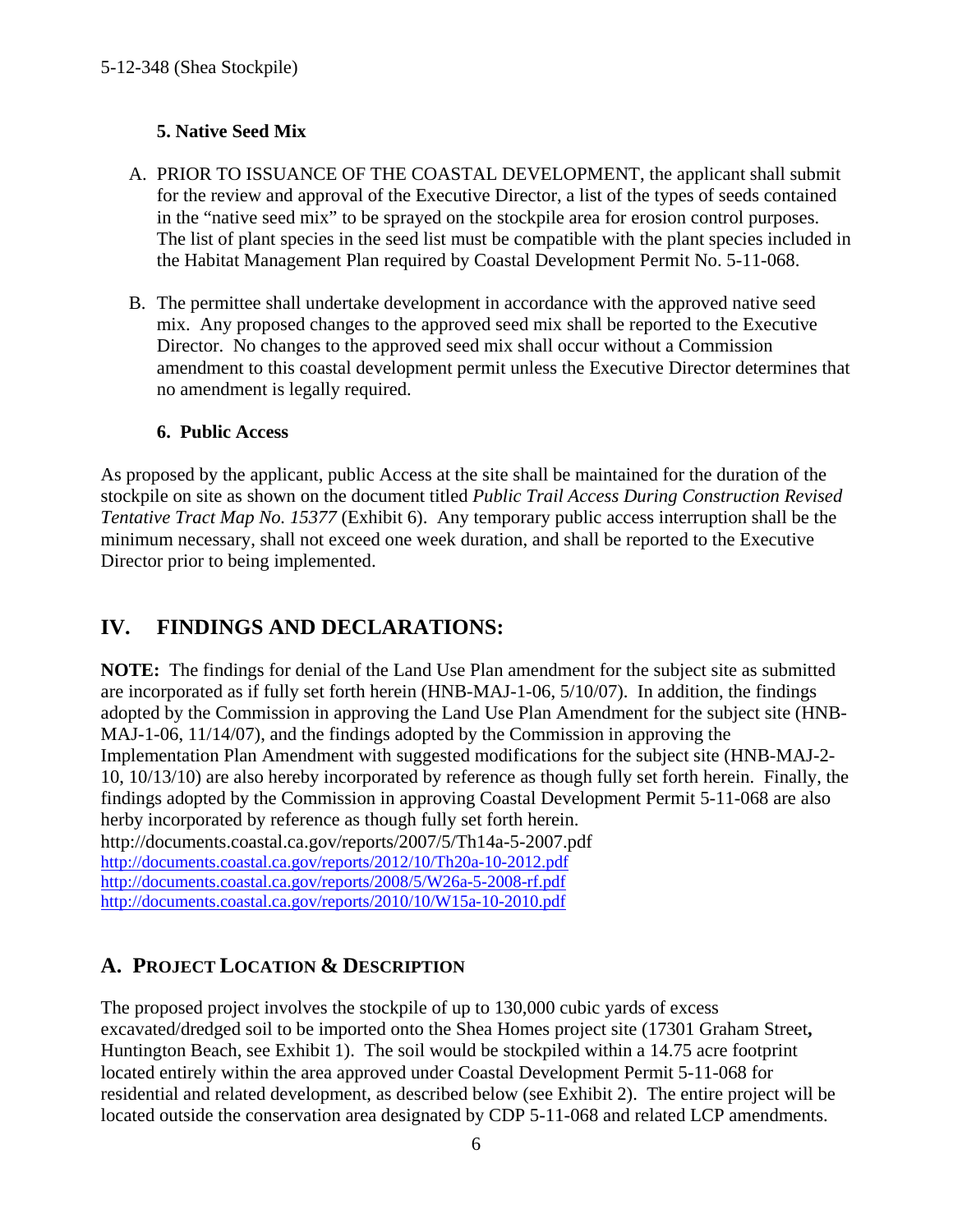The designated conservation area includes both the habitat resources themselves as well as their required buffer areas.

The stockpiled soils will originate from the East Garden Grove Wintersburg flood control channel (EGGW, also sometimes referred to as the Co5) improvement project. The EGGW flood control channel improvement project was approved under Coastal Development Permit No. 5-09-209 and involves, among other things, expanding the channel bottom from the existing trapezoidal channel bed with earthen banks and bottom, to a rectangular channel bed with vertical sheetpile sides and earthen bottom (see Exhibit 3). The EGGW flood control channel is adjacent to the subject site's southern property line, and extends as well both upstream and downstream of the Shea Parkside project site. Portions of the County's project extend outside the coastal zone, within the EGGW flood control channel inland/upstream to Warner Avenue (see Exhibit 4). Material from the entire length of the County's project is proposed to be imported and stockpiled on the subject Shea project site.

Shea Homes, the project applicant, received approval of Coastal Development Permit No. 5-11-068 on October 11, 2012 (commonly known as the Parkside project) for development at the subject site including, among other things, import of fill material onto the site to support residential development. CDP 5-11-068 approved the import of approximately 260,000 cubic yards of fill onto the subject site. However, the special conditions of that permit have not yet been met and so that permit cannot yet be issued. Condition compliance for Coastal Development Permit No. 5-11-068 is currently on-going. Although the import of material has already been approved by the Commission via Coastal Development Permit No. 5-11-068, this separate permit is being processed so that the excess excavated/dredged soil from the County's adjacent channel widening project can be captured for use on the subject site while the flood control project is underway, but prior to final issuance of coastal development permit 5-11-068. The County's project is currently on-going.

The maximum height of the stockpile area will be an 8 foot high berm that encloses the stockpiled soil. The height of the interior stockpile area (i.e. the area excluding the surrounding berm which is also comprised of stockpiled soil) will progressively decrease from the high point of approximately 7 feet in the southernmost area to the low point of approximately 5.5 feet in the north, an approximate 0.5% overall slope.

Drainage from the stockpile area is expected to infiltrate and any remaining runoff (e.g. that which may occur during large and/or extended rainfall periods) is proposed to be directed to a retention basin with a 24 inch riser pipe drainage collector located at the northern side of the stockpile site. The 24 inch riser pipe will be surrounded by gravel. The riser is proposed to be connected via a new connector pipe to the existing City storm drain pipe that runs along the northern property line (see Exhibit 2).

The footprint of the stockpile area is proposed to be surrounded by a chain link fence. A silt fence consisting of 24 inch high filter fabric is proposed to be attached to the chain link and fence posts at the base of the chain link fence. On the interior of the chain link fence and immediately adjacent to it, a 12 inch wide and 12 inch deep, gravel filled trench is proposed to further contain sediment within the footprint of the stockpile area. Also proposed is a series of either straw wattles or gravel filled bags placed across the stockpile at approximately ½ foot contour intervals once all the stockpiled soils are in place. Finally, if work ceases for more than fourteen days and at the completion of the import operation, the stockpile area is proposed to be sprayed with soil binder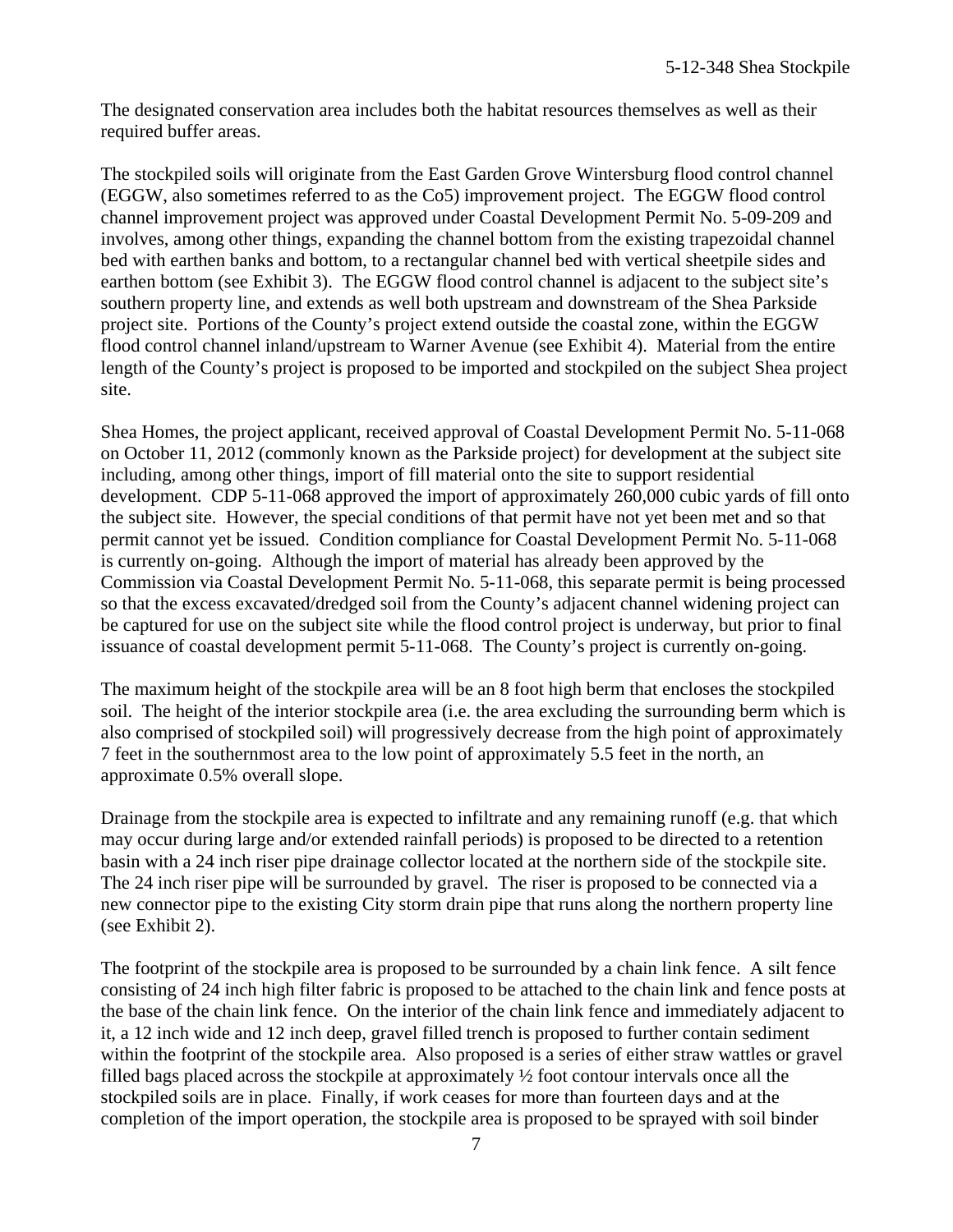(such as EarthGuard) and a native seed mix to prevent erosion. The soil binder material will allow water infiltration.

The movement of soil from the flood control channel will be accomplished through normal excavation methods (per Coastal Development Permit No. 5-09-209) and loaded onto trucks for transportation to the Parkside site. The proposed truck haul routes are shown on Exhibit 6. The County will use different types and sizes of dump trucks, depending on access at the specific export location. The type of truck used by the County will also depend upon the condition of the export material. Rubber tire loaders or small bulldozers will be used by the applicant to spread out the material once placed upon the subject site. The specific type of equipment used to spread the material will depend upon the moisture content of the material being deposited. Rubber tire loaders, small bulldozers or skip loaders are also proposed to pull disks and other types of spreading equipment to aid in the drying of the material. Water trucks are proposed to be used for dust control (both on the street and on the stockpile area). Street sweepers are proposed to be used on haul routes as needed.

The County's flood control channel project is currently underway. Thus, the applicant intends to begin stockpiling as soon as possible once the Commission has reviewed this subject permit request, if the permit is granted. The import of fill onto the site is expected to extend approximately through December of this year. However, depending upon how long the material is available from the County's project, the timeframe may be adjusted. Commencement of grading at the subject site for the project approved under Coastal Development Permit No. 5-11-068 is tentatively expected to begin in late 2013 or early 2014, but that will depend upon the timing of completion of condition compliance. Once grading under 5-11-068 begins, the stockpile would be incorporated into the fill of that approved grading operation.

As proposed, the applicant will remove the stockpile material from the site within three years of stockpile placement if Shea Homes' Coastal Development Permit 5-11-068 (Parkside) has not been issued and commencement of that project has not begun. However, an amendment application or an application for a new coastal development permit may be submitted up to six months prior to the three year stockpile deadline if additional stockpile time is desired. The Commission would then evaluate the request to extend the length of time the stockpiled material may remain at the site.

Public access during the stockpile project will be provided via the same construction phase public access plan approved under Coastal Development Permit No. 5-11-068. This plan identifies three public access trails across the site, at least one of which will be available to the general public during stockpiling work (see Exhibit 6).

Through review and action on Huntington Beach Land Use Plan Amendment No. 1-06, Huntington Beach Implementation Plan Amendment No. 2-10, and Coastal Development Permit application 5- 11-068, environmentally sensitive habitat areas (ESHA) and wetland areas were identified on the subject site. These areas are land use designated Open Space – Conservation and zoned Coastal Conservation and total approximately 23.1 acres of the 50 acre site. The conservation area includes both the resources as well as their necessary buffer area. As proposed, all stockpile material and all construction activities will be located outside this conservation area. The area proposed to receive the stockpile material is located within area that will be developed with residential and related uses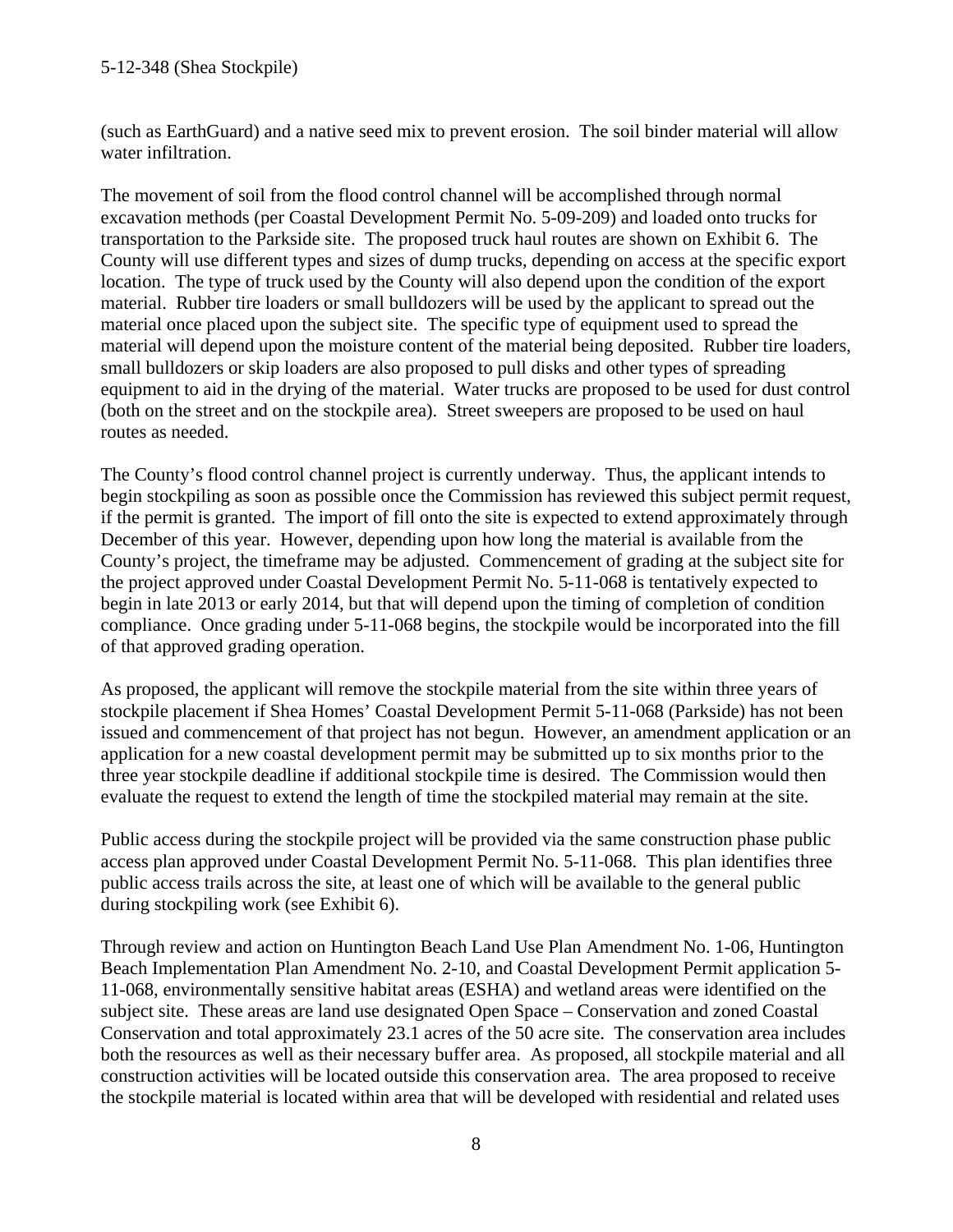once condition compliance for approved coastal development permit 5-11-068 is complete and that permit is issued.

### **B. JURISDICTION**

Coastal Development Permit No. 5-09-209 (Orange County Public Works) for the EGGW flood control channel improvement project was approved subject to special conditions. Special Condition No. 6 of that permit requires that, if the disposal site of the excess material is located within the coastal zone, a coastal development permit or an amendment to 5-09-209 is required before disposal can take place (unless the Executive Director determines that no amendment or new permit is legally required). The subject application, 5-12-348, represents the fulfillment of the requirement of Special Condition No. 6 of Coastal Development Permit No. 5-09-209.

The County's flood control channel is tidally influenced. Pursuant to Coastal Act Section 30519(b), development review authority for "development proposed or undertaken on any tidelands, submerged lands, or on public trust lands, whether filled or unfilled, lying within the coastal zone" remains with the Coastal Commission.

The subject site is located within the certified LCP jurisdiction of the City of Huntington Beach, for which the City has coastal development permit issuing authority. In addition, because the subject site is located between the sea (tidally influenced Bolsa Chica wetlands) and the nearest public road (Graham Street), the subject site falls within the Commission's appeals jurisdiction. In any case, the special conditions required by approval of Coastal Development Permit No. 5-09-209 (which is in the Commission's retained permit jurisdiction) require the subject (5-12-348) permit application.

Section 30601.3 of the Coastal Act provides that when a project requires a coastal development permit from both a local government with a certified Local Coastal Program and the Coastal Commission, a single, consolidated coastal development permit for the entire project may be processed by the Coastal Commission if the applicant and local government agree to that process. Thus, the proposed project is eligible to be processed as a consolidated permit if the applicant, City of Huntington Beach, and the Coastal Commission all agree. In this case, all three entities have agreed to process the subject application as a consolidated coastal development permit with the Coastal Commission. Therefore, the standard of review in this case is the Chapter Three policies of the Coastal Act, with the City's certified Local Coastal Program as guidance.

### <span id="page-8-0"></span>**C. RELATIONSHIP TO COASTAL DEVELOPMENT PERMIT NO. 5-11-068**

Coastal Development Permit No. 5-11-068 includes approval of import of approximately 260,000 cubic yards of fill onto the subject site. Special Condition No. 7 *Development Phasing*, recognizes that the deep grading phase of the project (of which the currently proposed import would be a part) must be the first phase of development, even before implementation of the Habitat Management Plan or construction of the public access components of the project. Thus, were it not for the timing of the approved permit's issuance, the applicant could proceed with the proposed stockpile project with no further requirements other than those imposed under Coastal Development Permit No. 5-11-068. Issuance of that permit is pending only completion of condition compliance, which, although well under way, is still some time off. However, the excess materials from the County's flood control channel improvement project are available now; hence the applicant's application to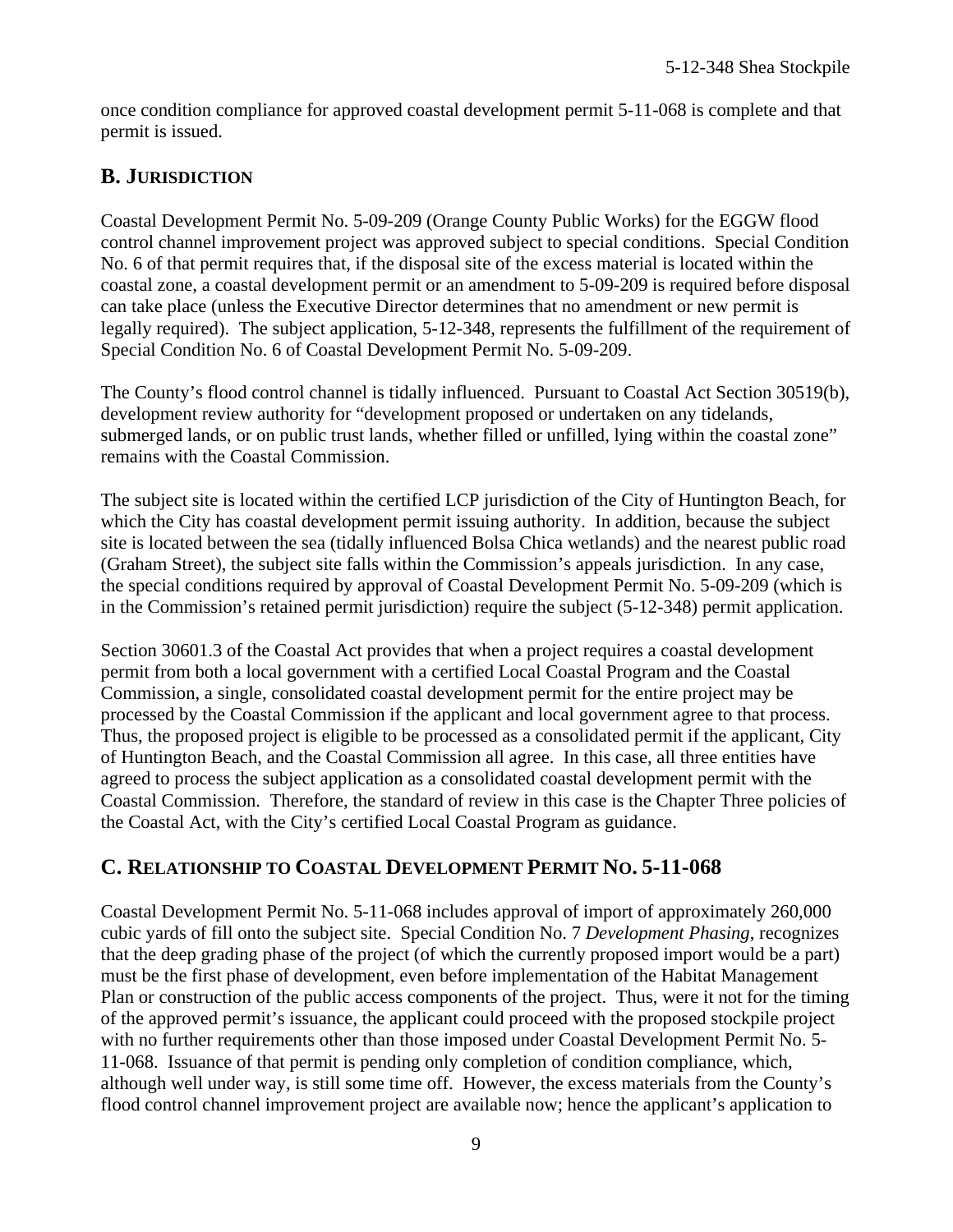allow the stockpile project to go forward now, while these materials are available. The proposed project, in accepting the flood control project's excess material on the subject site, in addition to providing the fill material needed for the applicant's approved residential project, would reduce the number and length of truck haul trips needed to dispose of the flood control channel project's excess material. In addition, it would avoid ultimate disposal of those materials into a landfill.

### <span id="page-9-0"></span>**D. OTHER AGENCY APPROVALS**

### **City of Huntington Beach Approval in Concept**

The proposed stockpile project plans have been reviewed and approved in concept by the City of Huntington Beach Planning Division. The Approval in Concept is dated 4/17/13. In addition, in a letter dated 4/18/13, the City of Huntington Beach Public Works Department states that the proposed stockpile project plans have been reviewed by that department and are ready for approval pending approval of a coastal development permit for the project from the Coastal Commission (See Exhibit 12).

### **State Water Resources Control Board**

The applicant has sent a Notice of Intent (NOI) to the State Water Resources Control Board. The NOI indicates that the applicant intends to comply with the terms of the General Permit to Discharge Storm Water Associated with Construction Activity. The State Water Resources Control in return sent the applicant acknowledgement of the NOI and notified the applicant that it is required to comply with the referenced General Permit. The related Waste Discharger Identification (WDID) number assigned by the State Water Resources Control Board is 8 30C365477.

### **E. Sensitive Habitat & Wetlands**

Coastal Act section 30240 states:

- *(a) Environmentally sensitive habitat areas shall be protected against any significant disruption of habitat values, and only uses dependent on those resources shall be allowed within those areas.*
- *(b) Development in areas adjacent to environmentally sensitive habitat areas and parks and recreation areas shall be compatible with the continuance of those habitat and recreation areas.*

In addition, Section 30233 of the Coastal Act states that filling of wetlands is permissible only when there is no feasible less environmentally damaging alternative, when feasible mitigation measures have been provided to minimize adverse environmental effects, and when limited to one of the seven specifically enumerated uses.

As described earlier in this staff report, there is an approved coastal development permit for the subject site that includes residential and related development and habitat preservation, restoration and enhancement (5-11-068). As part of that permit process, as well as in establishing the land use designation and zoning for the subject site (HNB LCPA 1-06 and HNB LCPA 2-10), much consideration was given to the extent of sensitive habitat and wetland present on site. The approved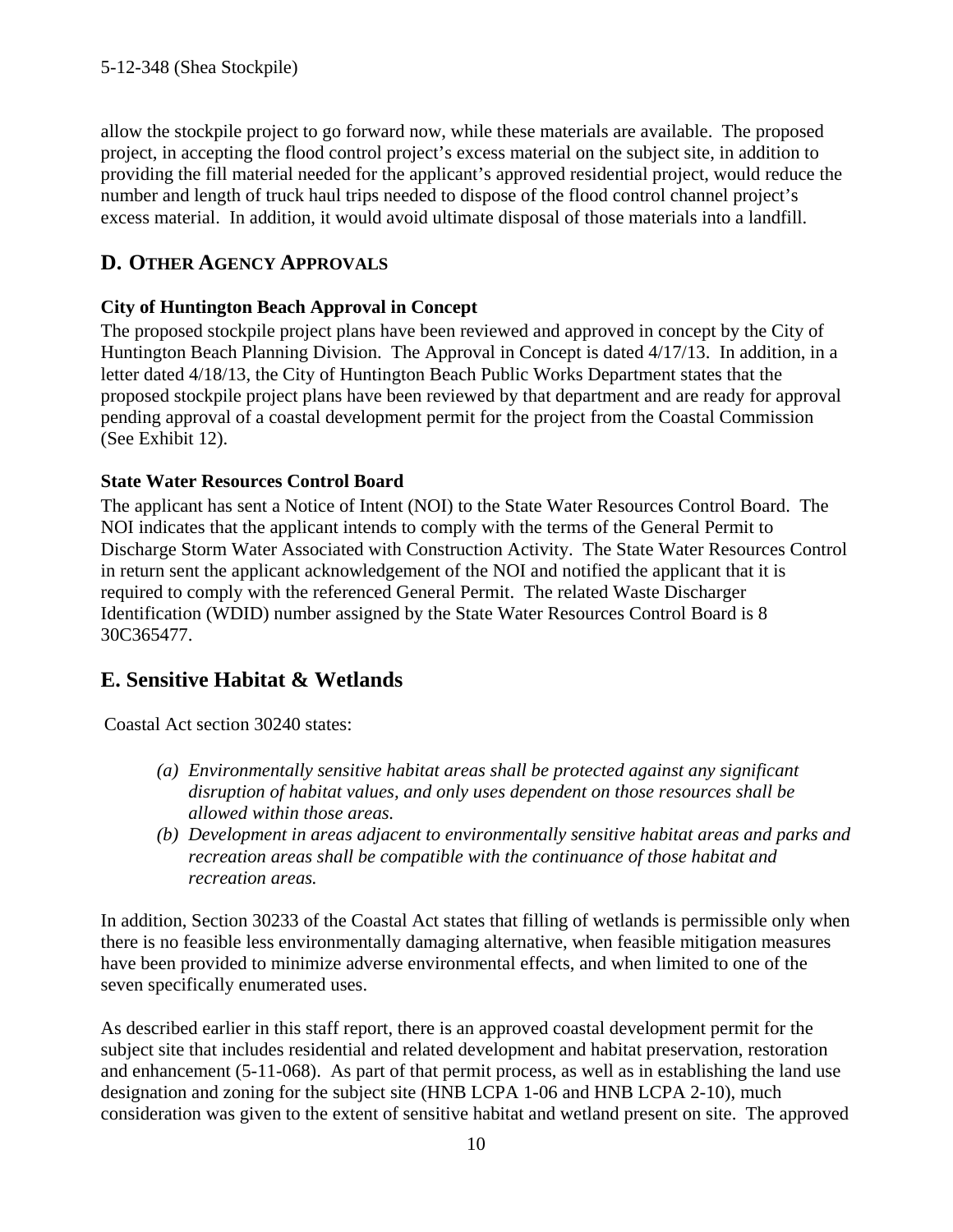permit allows residential and related development within the area that is Land Use designated and zoned Residential. The subject coastal development permit application (5-12-348) recognizes the same development footprint that is recognized in the active, approved, pending coastal development permit at the site (5-11-068).

Although the subject site includes environmentally sensitive habitat area (ESHA) and wetland area, the footprint of the proposed stockpile area (including all construction/work areas) is not located within any of the ESHA or wetland areas, nor within any of the required buffer areas. However, the proposed project is adjacent to the ESHA and wetland buffer area. As such it is important to assure that the proposed stockpile project will not inadvertently impact any portion of the habitat and buffer area. In order to assure that the proposed stockpile area is compatible with the continuance of the adjacent habitat area it is important that the stockpile be stable and that neither runoff nor airborne dust and/or debris is allowed to enter into the conservation area. The applicant has proposed a number of measures to address this issue.

### **Runoff & Erosion Control Plan**

The proposed project incorporates measures to control runoff and erosion, including the following measures. The stockpile area will be surrounded by an 8 foot high berm to enclose the material. Although most precipitation is expected to infiltrate the stockpile, the area enclosed by the berm will gradually slope  $(0.5\%)$  to the north, directing any non-infiltrated drainage to a depression with a 24 inch riser pipe drainage collector within. The riser will be surrounded by gravel. Runoff will filter through the gravel jacket and filter fabric before entering the inlet riser pipe. A new pipe is proposed to connect the riser drainage collector pipe to an existing City storm drain pipe that runs along the northern edge of the subject property (see Exhibit 2). The applicant's engineering consultant estimates that maximum runoff from the site would be 3 cubic feet per second (cfs). The proposed riser and connection pipe have been sized to accommodate 38.4 cfs.

In addition, the stockpile area is proposed to be surrounded by a chain link fence at the outer base of the berm. A 24 inch high silt fence will be attached to the base of the chain link fence to prevent silt from leaving the stockpile area. On the interior of the chain link fence and immediately adjacent to it, a 12 inch wide and 12 inch deep, gravel filled trench is proposed to further contain sediment within the footprint of the stockpile area. Also proposed is a series of either straw wattles or gravel filled bags placed across the stockpile at approximately ½ foot contour intervals once all the stockpile materials are in place. Finally, if work ceases for more than fourteen days and also at the completion of the soil stockpiling operation, the stockpile area is proposed to be sprayed with soil binder (EarthGuard) and a native seed mix to prevent erosion. The soil binder material will allow water infiltration. In addition, the proposed stockpile will be uncompacted fill, which will optimize its ability to infiltrate stormwater. The Engineer's Report prepared for the proposed project by Hunsaker & Associates, dated 2/7/13 describes the use of the soil binder as follows:

"*Stabilization will be achieved through the use of a bonded fiber matrix (BFM) material with a proprietary name of 'EarthGuard.' This product is applied as an aqueous slurry by itself or in combination with seed mix for revegetation. EarthGuard treats the soils and keeps it from breaking down during storm events and absorbs raindrop impact thus preventing erosion. This product is non-toxic and 100% biodegradable while creating a stabilized permeable surface which allows for the infiltration of stormwater into the underlying soils.*"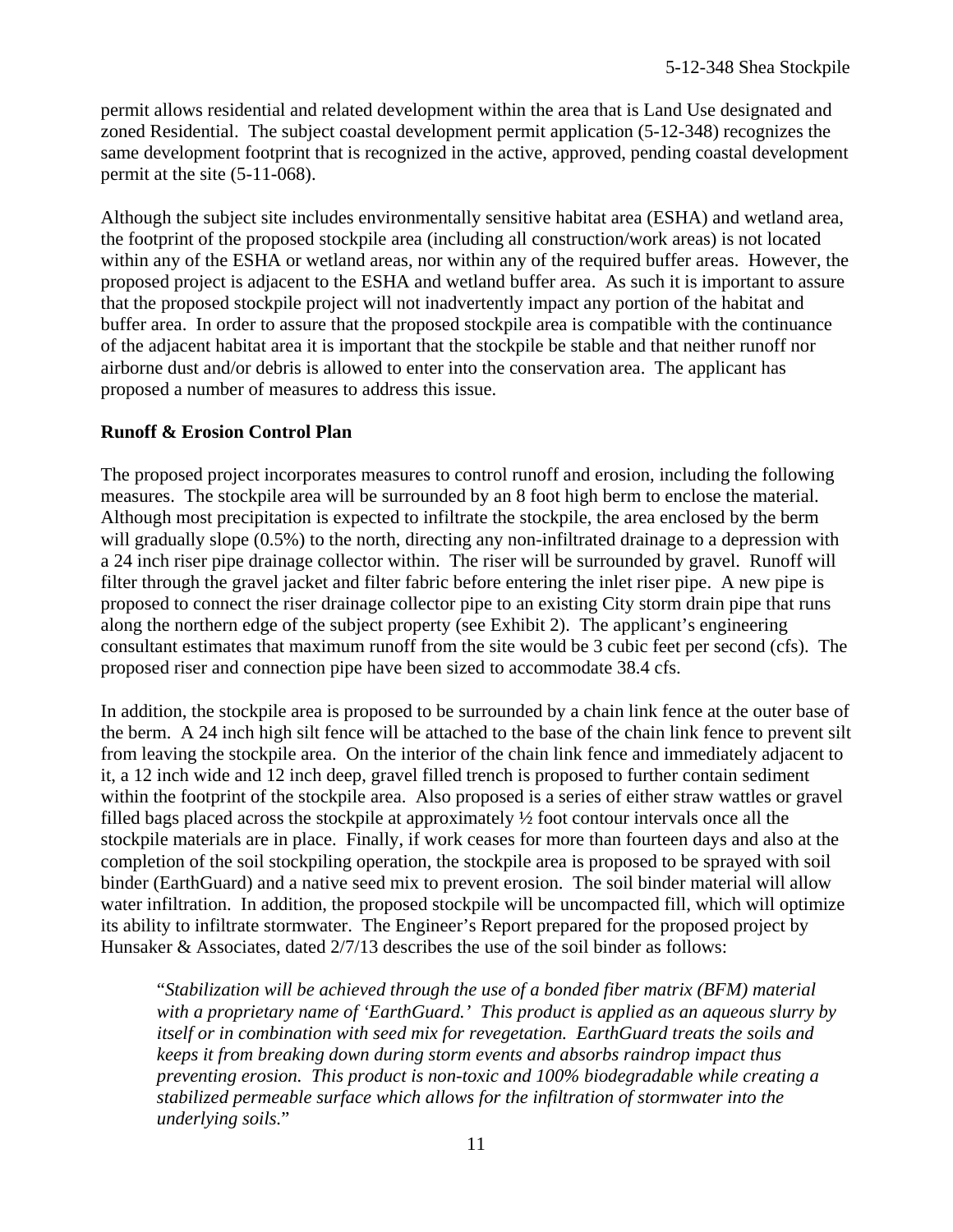The Engineer's Report also states:

"*It should be understood that the stockpile is not designed to retain or detain stormwater flows. Smaller storm events will infiltrate and/or evaporate as they currently do in the existing condition. Larger storm events will produce runoff from the stockpile area in a similar volume and rate as in the existing condition. The proposed stockpile does not alter the existing general patterns of drainage for the project site. Should a 100-year storm event occur at the project, the stormwater volume will flow off the stockpile area in a similar sheet flow manner that is present in the existing condition. The only difference in the stockpile plan is the addition of a riser and drain pipe that would convey small storm events directly to the existing 60" storm drain line onsite.*"

The Engineer's Report then concludes:

"*As previously mentioned, the proposed berm as well as the entire stockpile area will be treated with EarthGuard and a native seed mix to prevent erosion. This material has the ability to provide protection through multiple rain events and wet seasons. Once the vegetation has been established, the reapplication of EarthGuard is not necessary. The material will be applied at the rates recommended by the manufacturer."*

### **Composition of Native Seed Mix**

The stockpile project proposes to use a native seed mix to help stabilize the stockpile material. However, the term "native" is not defined. Would it be native to California in general, to southern California, or to coastal Orange County? The specific seeds to be included in the mix have not been identified. Once the stockpile area is planted with this seed mix, it is possible that, once these plants establish, they could migrate into the nearby sensitive habitat areas, potentially displacing native plants and threatening the continuance of those habitat areas, inconsistent with section 30240(b).

Thus, it is important to assure that the proposed native seed mix be specifically identified to assure all seeds included in the mix are compatible with the surrounding sensitive habitats. To address this issue, Special Condition 5 requires the applicant to submit, for the review and approval of the Executive Director, the list of seeds proposed to be used in the mix and that such seeds be compatible with the plantings included in the Habitat Management Plan required by the approval of Coastal Development Permit No. 5-11-068. Therefore, the Commission finds that only as conditioned to include locally appropriate seeds in the proposed seed mix, is the proposed project consistent with Section 30240 of the Coastal Act.

### **Dewatering Plan**

Because the stockpile material will originate from a flood control channel, it will be wet. Consequently, the applicant has prepared a *Dewatering Plan for Dredge/Stockpile Material*. The Dewatering Plan is included in the Engineer's Report by Hunsaker & Associates, dated 2/7/13, referenced above. The dewatering process is proposed as follows: the material from the channel will be placed in dump trucks. The truck beds will be lined with a layer of dry dirt and then the wet material will be placed on top. The dry material will absorb the water from the wet material during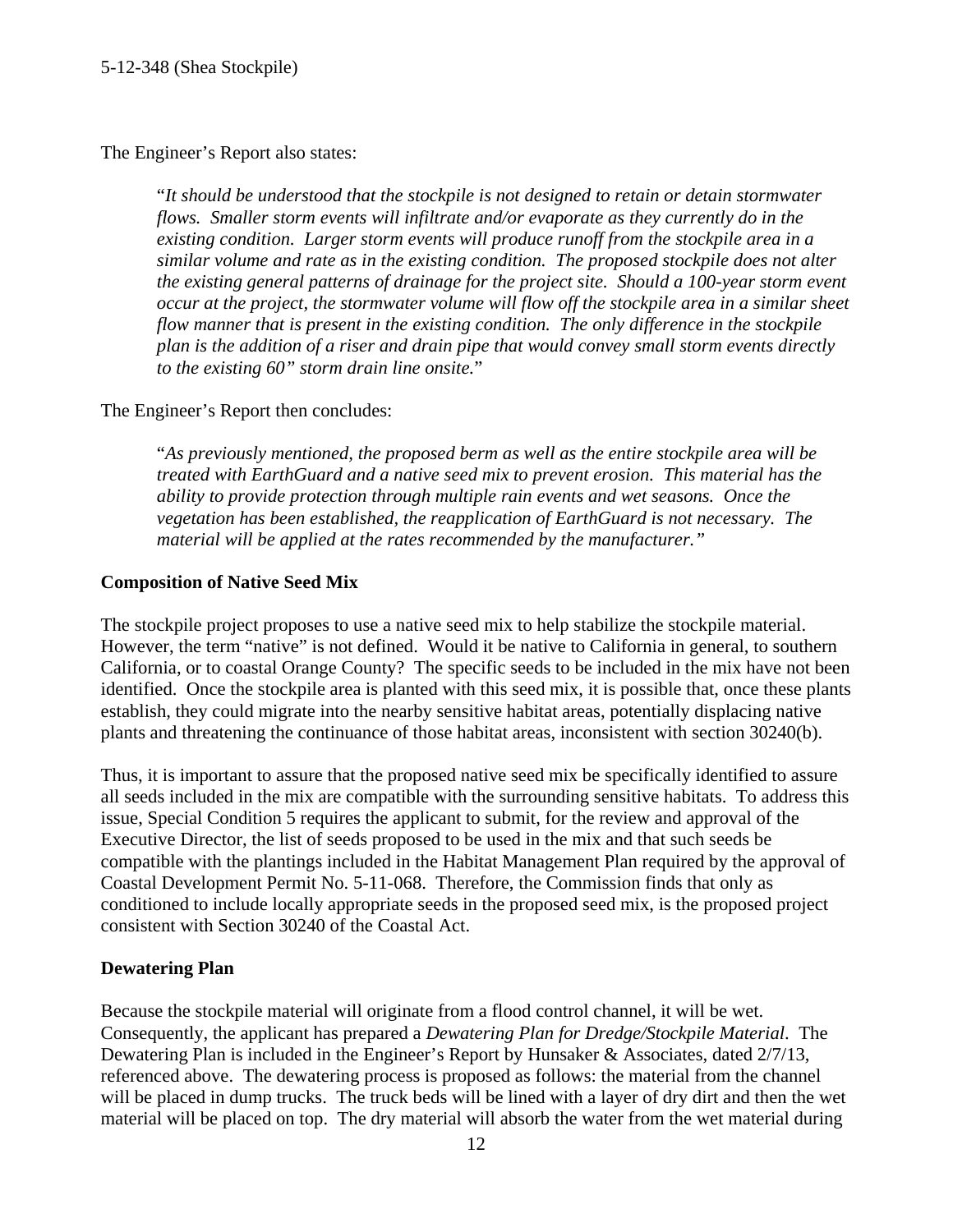transport. Because the haul routes will be only five to ten minutes long (depending on where in the channel the material is loaded), the wet material is not expected to soak through the layer of dry dirt in the bottom of the truck bed before being deposited on the stockpile site. Once the material is dumped at the subject stockpile site, it will be spread out to allow the moisture to dissipate. In addition, as needed the stockpile material will be disked to allow for air to be placed into the soils and aid with the drying process. As the initial deposits dry, they will be formed into the proposed berm that will surround the stockpile footprint. The height of the berm will be built up as the project progresses and will always be higher than the stockpile material it encloses.

### **Emergency Response Plan**

The proposed Emergency Response Plan is described as follows in the Engineer's Report prepared for the proposed project:

*"During the establishment of the proposed stockpile, the perimeter berm will be carefully monitored. The berm and the entire stockpile area will be inspected before, during and after any rain event. Inspections will ensure that the berm and the BMPs are functioning in an appropriate manner. Should any corrective actions be identified, they will be initiated within 72 hours. Additional BMPs will be kept onsite for rapid deployment should correction actions be required during a rain event. These will be in place until final stabilization is achieved and approved by the Regional Water Quality Control Board."*

In addition, Section 4.0 *BMP Inspection, Maintenance, and Rain Event Action Plans* of the Stormwater Pollution Prevention Plan (SWPPP) states that the BMPs will be inspected and maintained consistent with the requirements of the State Water Quality Control Board Construction General Permit Order No. 2009-0009-DWG (which can be found online at [http://www.waterboards.ca.gov/water\\_issues/programs/stormwater/docs/constpermits/wgo\\_2009\\_0](http://www.waterboards.ca.gov/water_issues/programs/stormwater/docs/constpermits/wgo_2009_0009_complete.pdf) 009 complete.pdf ). In addition, Section 4.0 of the project SWPPP states that the project BMPs will be monitored weekly during non-rain periods and daily during rain periods. In addition, Section 4.0 of the SWPPP requires that the BMPs must be maintained regularly and that corrective actions must be implemented with 72 hours of identification of deficiencies identified during inspections.

### **Nesting Birds**

Special Condition No. 7 of Coastal Development Permit No. 5-11-068 requires, among other things: "*In addition, during the period of raptor nest initiation (January 1 through April 30), no grubbing, grading or other development activity shall take place within 328 feet (100 meters) of the Eucalyptus ESHAs. If raptors are nesting, no grading or other activities shall occur within 500 feet of any active nest*."

Only the northern Eucalyptus ESHA falls within 500 feet of the proposed stockpile area. At the closest point, the northern Eucalyptus ESHA is approximately 420 feet from the stockpile area. The stockpile project, if approved, is expected to be completed before January 1, 2014, the beginning of the next raptor nest initiation season. Nevertheless, in the event that the proposed stockpile project does extend into the Raptor nest initiation season, in order to ensure that raptors that might nest in this ESHA are not disturbed, the work should be limited to outside the 500 foot distance from the northern Eucalyptus grove ESHA when active raptor nests or nesting activities are present.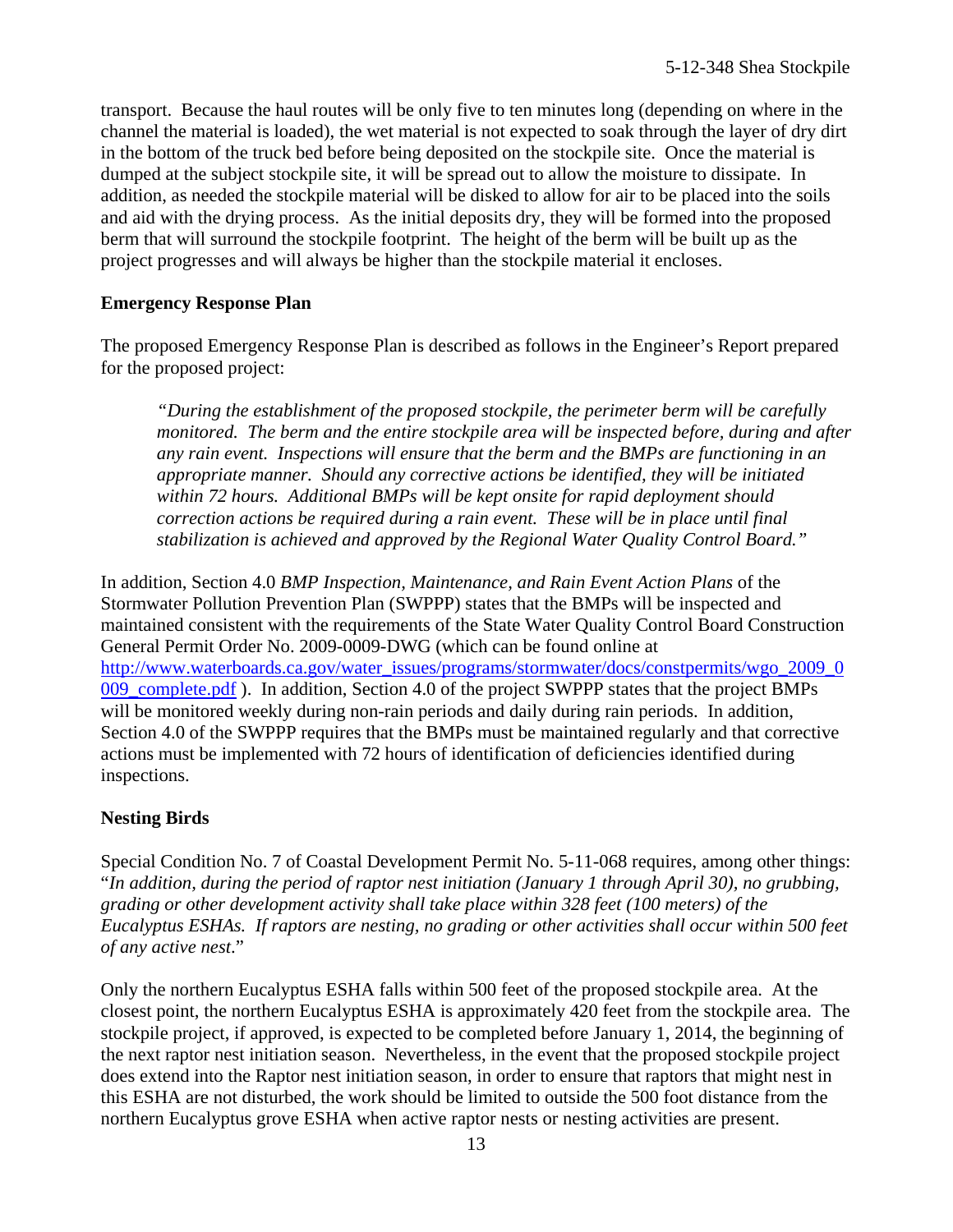Therefore, a special condition is imposed that requires that no activities allowed under this permit may continue within 500 feet of an active raptor nest. Work outside the 500 foot limit, however, may continue.

In addition, Special Condition No. 2 of approved Coastal Development Permit No. 5-09-209 (for the EGGW flood control channel project) requires that "*If an active songbird nest is located, clearing/construction within 300 feet shall be postponed until the nest(s) is vacated and juveniles have fledged and there is no evidence of a second attempt at nesting. If an active raptor, rare, threatened, endangered, or species of concern nest is found, clearing/construction within 500 feet shall be postponed until the nest(s) is vacated and juveniles have fledged and there is no evidence of a second attempt at nesting*." This special condition prohibits channel work if it would take place within 300 feet of an active songbird nest. If the channel work ceases, the import of fill from that work would necessarily cease as well. Therefore, the project as proposed is not expected to result in adverse impacts to songbirds.

Only as conditioned to protect raptor nesting can the proposed development be found to be consistent with Section 30240 of the Coastal Act which requires that development in areas adjacent to ESHA must be compatible with the continuance of the habitat.

### **Conclusion**

The proposed project will occur outside all habitat areas including ESHA, wetlands, and their necessary buffer areas. As described above, adequate measures are proposed to assure that the proposed project will not impact these adjacent sensitive areas. Commission staff has evaluated the proposed runoff and erosion control plan, dewatering plan, and emergency response plan and concurs with the applicant's engineer's conclusion that they will adequately control runoff and erosion from the stockpile site and contain the stockpile soils within the proposed stockpile footprint. Thus, with the implementation of these plans, the stockpiled soils are expected to remain stable and runoff is not expected to adversely affect adjacent ESHA. Therefore, as conditioned, the proposed stockpile project will be compatible with the continuance of those habitat areas. In addition, no fill of wetland will result from the proposed stockpile project. Therefore, the Commission finds that, as conditioned, the proposed development is consistent with Sections 30233 and 30240 of the Coastal Act regarding fill of wetlands and protection of sensitive habitat areas.

### **F. Water Quality**

Section 30230 of the Coastal Act requires that marine resources shall be maintained, enhanced, and where feasible, restored. Section 30230 of the Coastal Act states:

*Marine resources shall be maintained, enhanced, and where feasible, restored. Special protection shall be given to areas and species of special biological or economic significance. Uses of the marine environment shall be carried out in a manner that will sustain the biological productivity of coastal waters and that will maintain healthy populations of all species of marine organisms adequate for long-term commercial, recreational, scientific, and educational purposes.*

In addition, Section 30231 of the Coastal Act states: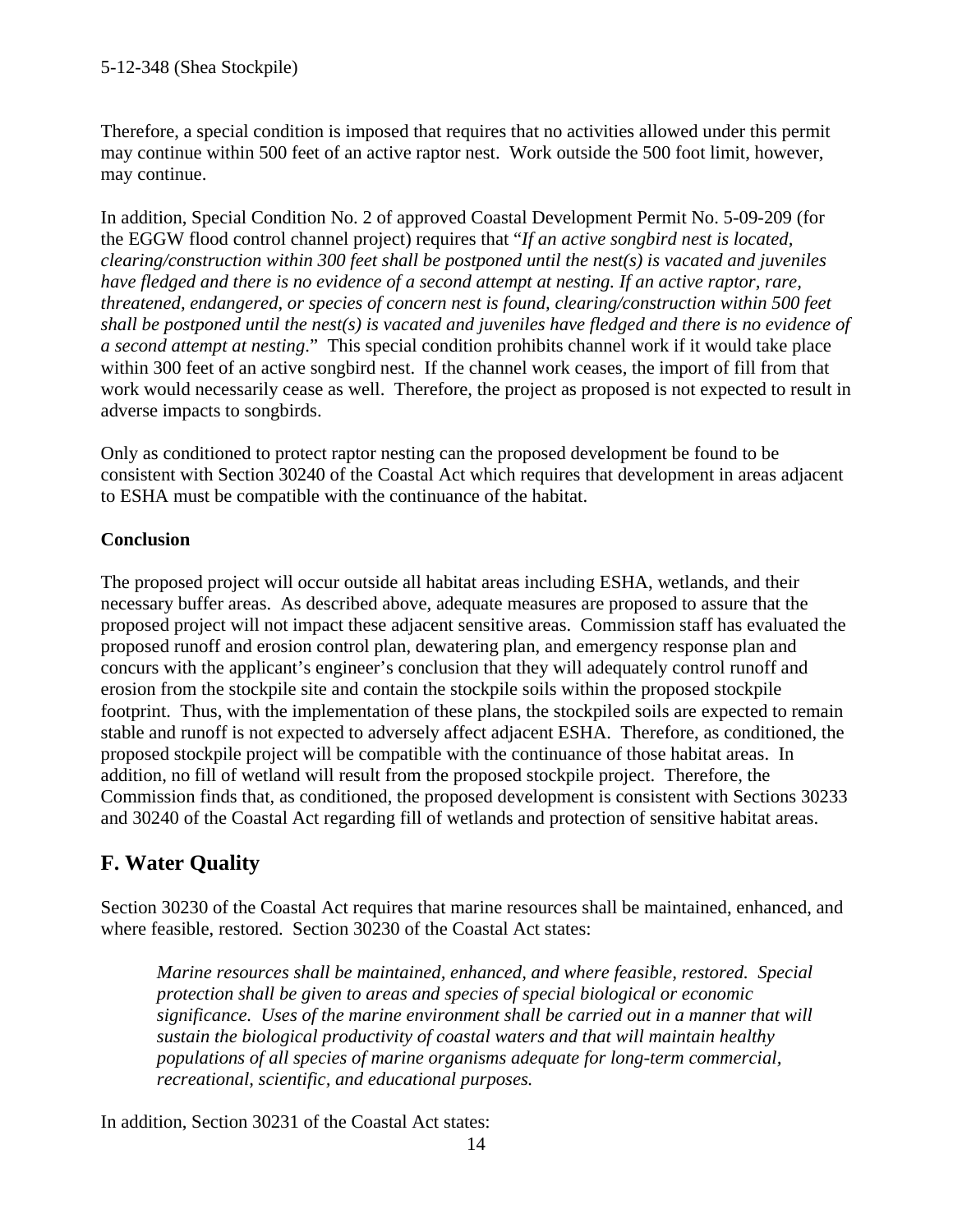*The biological productivity and the quality of coastal waters, streams, wetlands, estuaries, and lakes appropriate to maintain optimum populations of marine organisms and for the protection of human health shall be maintained and, where feasible, restored through, among other means, minimizing adverse effects of waste water discharges and entrainment, controlling runoff, preventing depletion of ground water supplies and substantial interference with surface water flow, encouraging waste water reclamation, maintaining natural vegetation buffer areas that protect riparian habitats, and minimizing alteration of natural streams.*

Under existing conditions, no runoff leaves the site during most rainfall events. The Engineer's Report prepared for the project by Hunsaker & Associates, dated 2/7/13 indicates that this is expected to remain the same, stating: "*Smaller storm events will infiltrate and/or evaporate as they currently do in the existing condition.*" Regarding larger storm events, the Engineer's Report states: "*Larger storm events will produce runoff from the stockpile area in a similar volume and rate as in the existing condition. The proposed stockpile does not alter the existing general patterns of drainage for the project site. Should a 100-year storm event occur at the project, the stormwater volume will flow off the stockpile area in a similar sheet flow manner that is present in the existing condition. The only difference in the stockpile plan is the addition of a riser and drain pipe that would convey smaller storm events directly to the existing 60" storm drain line onsite.*" In addition, according to the applicant's water quality engineer, currently runoff from the project site will generally pond in place, however larger storm events could create runoff that flows to the west as well as to the east towards Graham Street. Any overflow onto Graham Street would mean that flow would enter the City's storm drain system. This represents the existing, pre-development situation. The proposed stockpile project will not change the existing condition except that drainage from the stockpile area will be collected through the 24 inch riser drainage collector pipe described previously.

As stated previously, wetlands and ESHA exist within the western portion of the subject site, outside the proposed stockpile footprint. Beyond these on-site resources lie the Bolsa Chica wetlands, including the Inner and Outer Bolsa Bay, and Muted Tidal Pocket wetlands. Although the proposed project is not expected to significantly alter current runoff patterns from the subject site, impacts arising to the water quality of the runoff due to the introduction of new soils onsite must be considered.

The Coastal Act protects the quality of coastal waters and wetlands, including the onsite wetlands and the Bolsa Chica wetlands. Therefore, in order for the project to be consistent with Coastal Act policies, the Commission must ensure that the proposed import of materials will not result in adverse impacts to the water quality of the site or to the Bolsa Chica wetlands area. If the import soils prove to be contaminated, that could result in contamination of the subject site, and if runoff from the site flows into the surrounding wetland and ESHA areas, those areas may become contaminated as well. Thus, the imported materials must meet the appropriate standards to ensure that they are not contaminated.

An Imported Source Soils Assessment (ISSA) was prepared for the proposed import and stockpile project by Environ and is dated 2/19/13 (see Exhibit 7). The import material is proposed to be tested according to a California Department of Toxic Substances Control document titled: *Information Advisory, Clean Imported Fill Material* (October 2001) [see Exhibit 8]; and according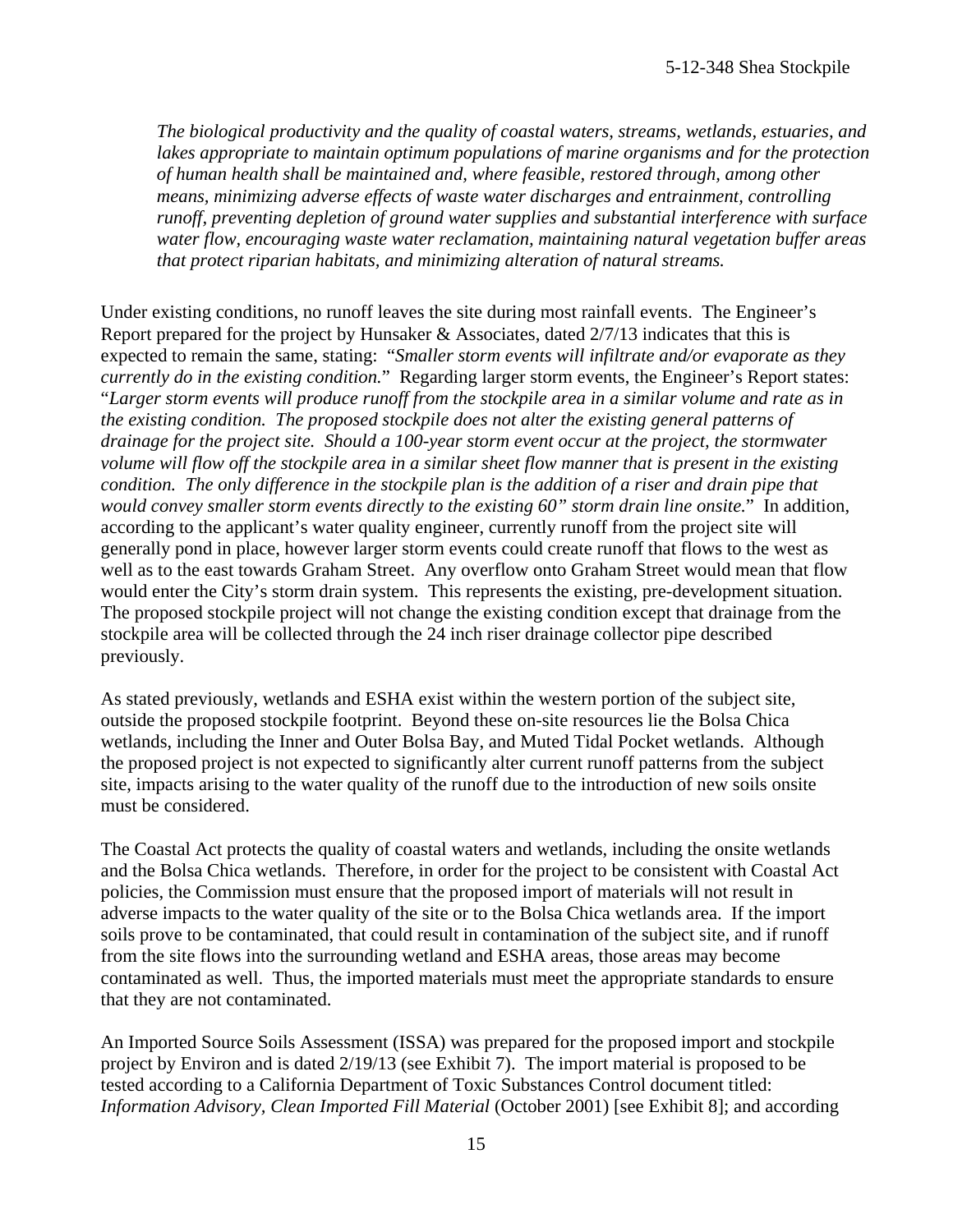to City of Huntington Beach Specification No. 431-92 for soil analysis and City of Huntington Beach Specification No. 429 relative to methane analysis (See Exhibit 9). As described in greater detail in the attached ISSA, the import soil material will be tested in-situ (while still in the flood control channel) as well as once the soil is placed on-site. The constraints of the area adjacent to the flood control channel preclude testing the soils prior to placement on-site once removed from the channel. Once the import soils materials are placed on site, however, they will be tested for soil concentrations and soil gas consistent with the document titled *Threshold Levels for Soil and Soil Gas Analyses* attached as Exhibit 10. The project as proposed states that if any of the samples of the stockpile exceed any of the threshold RSL and CHHSL values identified on the *Threshold Levels for Soil and Soil Gas Analyses* then the soil associated with the sample will be removed from the project site and disposed of in a proper manner at an authorized site. As proposed, the project includes appropriate procedures to assure that contaminated soils will not be allowed to remain on site. Thus, as proposed, the project is not expected to result in contamination of the site soils or the sensitive habitats on site and within the Bolsa Chica wetlands area.

In addition, other measures are proposed to be incorporated into the project to control runoff and erosion from the proposed stockpile. Many of these measures are described above such as the Runoff and Erosion Control Plan, the Dewatering Plan, and the Emergency Response Plan. Additional measures are also proposed to be incorporated into the project including a truck wheel wash and basin for all trucks entering and leaving the site. The wheel wash will consist of corrugated steel ridged panels set on crushed aggregate, which in turn will be placed upon filter fabric. Excess water generated by the wheel wash station will be directed via sandbags or straw bales to a small detention basin where it will be held until it infiltrates or evaporates. Water trucks are proposed for road and stockpile dust control. In addition, street sweeping is proposed on haul routes as needed.

The Engineer's Report prepared for the project concludes:

*"It is my [project engineer] considered professional opinion that the stockpile plan as designed is adequate for the protection of any adjacent environmentally sensitive areas. The bermed stockpile area has been designed to retain over 10 times the anticipated generated sediment load. (Refer to calculations provided on the stockpile plans). It should be noted that these calculations assume bare soils with no erosion control BMPs in place. The berms will be constructed by excavating equipment and stabilized with the BMPs described above. The temporary drain pipe and riser are adequate to convey the anticipated runoff volumes from the stockpile to the existing storm drain onsite system."*

The drainage pattern of the site is not expected to change as a result of the proposed stockpile project with the exception that drainage from the stockpile area itself that does not infiltrate or evaporate will be collected and filtered and then directed to the City's storm drain system. In addition, measures are proposed that will prevent contaminated soils from remaining at the subject site. The Commission's water quality staff has reviewed the proposed project's water quality protection measures and agree that if implemented as proposed the project is not expected to result in any adverse impacts to water quality. Therefore, the Commission finds that as proposed and with the special condition that requires the project to be carried out as proposed, the stockpile project is consistent with Sections 30230 and 30231 of the Coastal Act which require that marine resources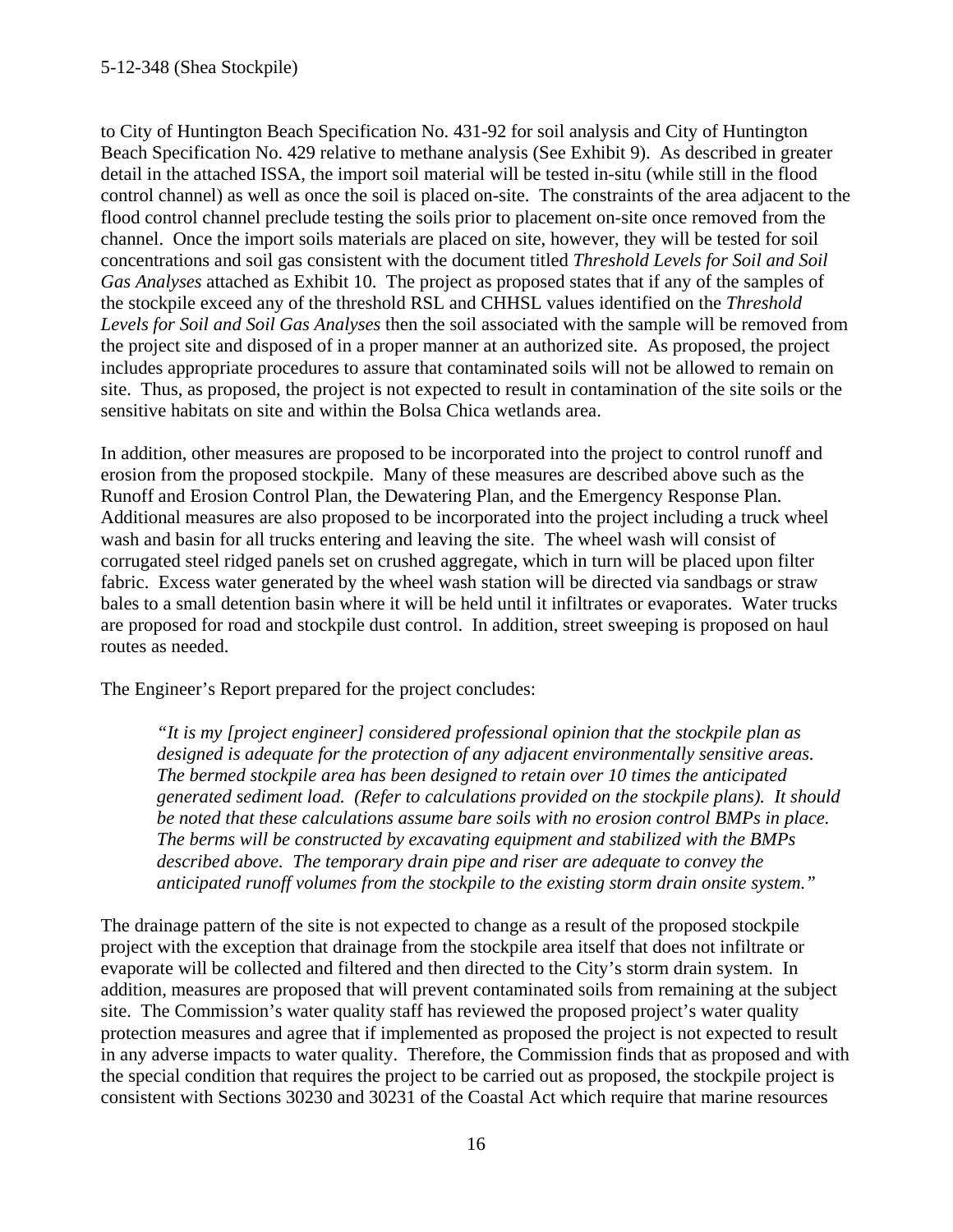and the biological productivity and the quality of coastal water and wetlands be maintained and, where feasible, restored.

### **G. HAZARD**

Section 30253 of the Coastal Act states, in pertinent part:

*New development shall do all of the following:*

- *(a) Minimize risks to life and property in areas of high geologic, flood, and fire hazard.*
- *(b) Assure stability and structural integrity, and neither create nor contribute significantly to erosion, geologic instability, or destruction of the site or surrounding area or in any way require the construction of protection devices that would substantially alter natural landforms along bluffs and cliffs*.
- $(c)$   $\dots$

It is important to assure that the surrounding areas will not suffer from instability or erosion due to the proposed stockpile project and that risks to life and property be minimized. For the reasons described above, the proposed stockpile project is expected to be stable and to not contribute to erosion of the site or surrounding area. For the same reasons, the proposed erosion control measures are expected to contain the stockpile materials within the proposed stockpile footprint, the project would not be expected to create hazards within the surrounding area. In addition, the proposed stockpile plan has been reviewed by the applicant's geotechnical consultant. In a letter from Alta California Geotechnical, Inc., dated 4/19/13 the applicant's geotechnical consultant confirms that the proposed stockpile project is in general conformance with the previous geotechnical recommendations for the project approved under Coastal Development Permit No. 5- 11-068. (See Exhibit 11) and with which that project must conform. The import of approximately 260,000 cubic yards of fill onto the subject site was reviewed and considered by the geotechnical consultant for that project. The geotechnical consultant has found that the proposed stockpile project is consistent with the geotechnical recommendations with which that approved project is required to conform. Commission staff concurs with the applicant's geotechnical consultant's conclusions. The proposed stockpiling of fill is consistent with the Commission's approval of import of 260,000 cubic yards of fill onto the site as part of the project approved under Coastal Development Permit 5-11-068. The proposed stockpiling represents the initial phase of the project approved under Coastal Development Permit 5-11-068. Import of that fill was carefully scrutinized and found to be consistent with Section 30253 of the Coastal Act. In the interim between placement of the stockpile soils and initiation of the approved deep grading on the site, the applicant has demonstrated that the stockpile material will be stable and not create erosion or instability. In addition, as described above, if any of the samples of the stockpile do not meet the required standards for soil concentrations they will be removed from the site. Thus, no soil contamination would result from the proposed import of fill onto the site. Therefore, the Commission finds that the proposed project is consistent with Section 30253 of the Coastal Act which requires that the project minimize risks and not create instability or erosion to the site or surrounding area.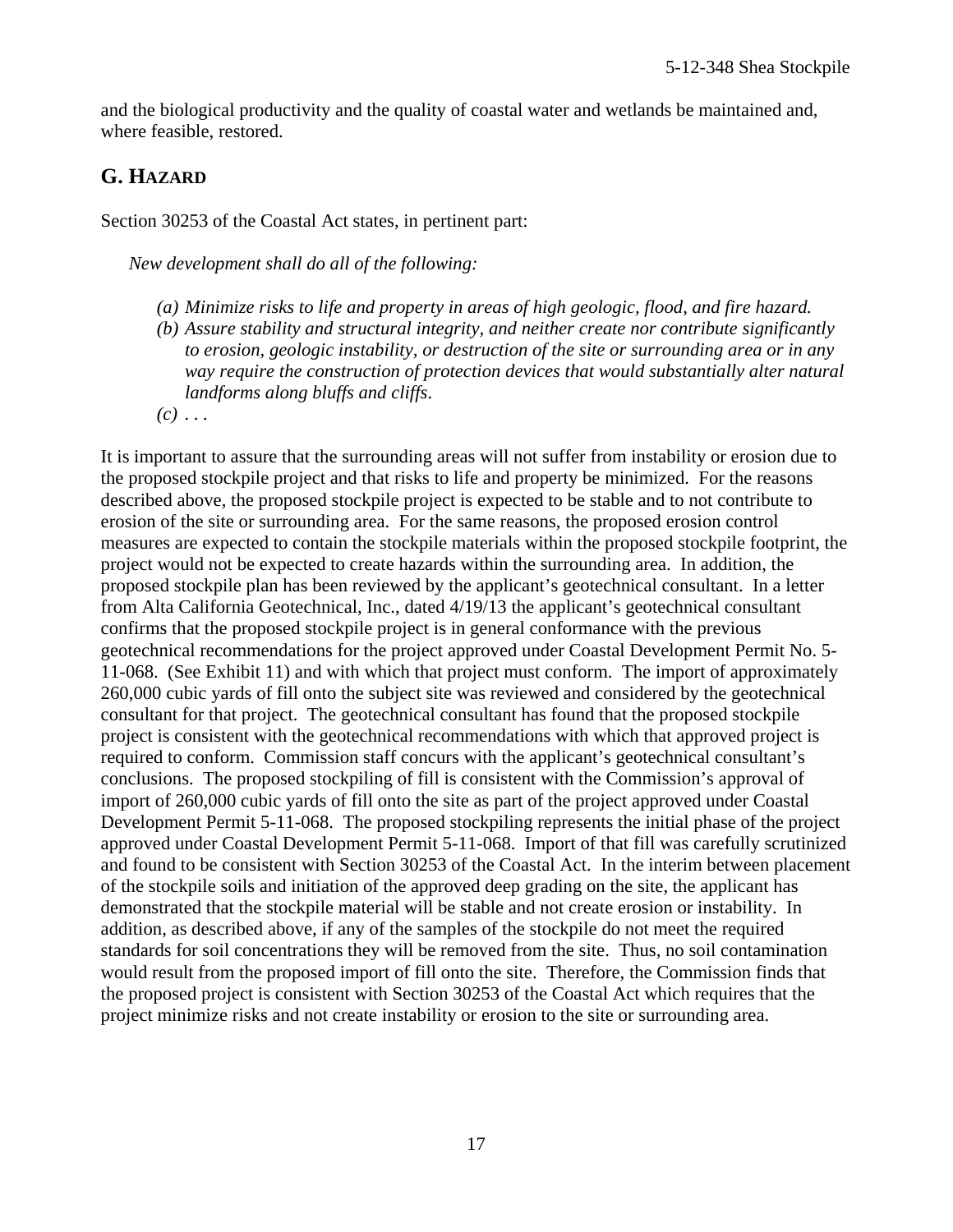### **H. PUBLIC ACCESS**

Section 30210 of the Coastal Act requires that public access be maximized. The subject site is located between the sea (tidally influenced Bolsa Chica wetlands) and the nearest public road (Graham Street). As such, the area is given special significance with regard to the requirement for the provision of public access. In approving Coastal Development Permit No. 5-11-068, the Commission recognized the importance of providing public access at the subject site. In addition to the project's public access amenities to be constructed and implemented as part of the project, Special Condition No. 7 of Coastal Development Permit No. 5-11-068 requires public access at the site to be maintained during construction. As part of that project, as well as part of the currently proposed project, the applicant has proposed the provision of public access during construction consistent with the proposed plan titled "*Public Trail Access During Construction, Revised*", dated August 30, 2011 (see Exhibit 6). As proposed by the applicant, access during construction would be provided either along the informal trail at the base of the bluff at the western side of the property, and/or along the Paseo Park trail along the northern property line connecting to the "EPA" trail along the western boundary of the residential development area, and/or along the levee trail atop the north levee of the East Garden Grove Wintersburg flood control channel. All of these trail options will link to the existing levee trail. The provision of public access during construction, including temporary public access signage, is proposed to be carried out by the applicant as reflected in Exhibit 6 of this staff report. As proposed, any temporary public access interruption will be the minimum necessary, will not exceed one week duration, and will be reported to the Executive Director prior to being implemented. To insure that existing public access at the site is not interrupted during construction, consistent with the Coastal Act requirements to maximize public access, a special condition is imposed which requires the applicant to carry out interim public access during construction as proposed. Therefore, as conditioned and as proposed, the proposed project will be consistent with Coastal Act Section 30210 which requires that public access be maximized.

### **I. LOCAL COASTAL PROGRAM (LCP)**

Section 30604 (a) of the Coastal Act states:

*Prior to certification of the Local Coastal Program, a Coastal Development Permit shall be issued if the issuing agency, or the Commission on appeal, finds that the proposed development is in conformity with the provisions of Chapter 3 (commencing with Section 30200) of this division and that the permitted development will not prejudice the ability of the local government to prepare a local coastal program that is in conformity with the provisions of Chapter 3 (commencing with Section 30200).*

The LCP for the City of Huntington Beach, minus two geographic areas, was effectively certified in March 1985. The two geographic areas that were deferred certification were the subject site (known at that time as the MWD site), and an area inland of Pacific Coast Highway between Beach Boulevard and the Santa Ana River (known as the PCH ADC). Both of the ADCs were deferred certification due to unresolved wetland protection issues. The PCH ADC was certified by the Commission in 1995.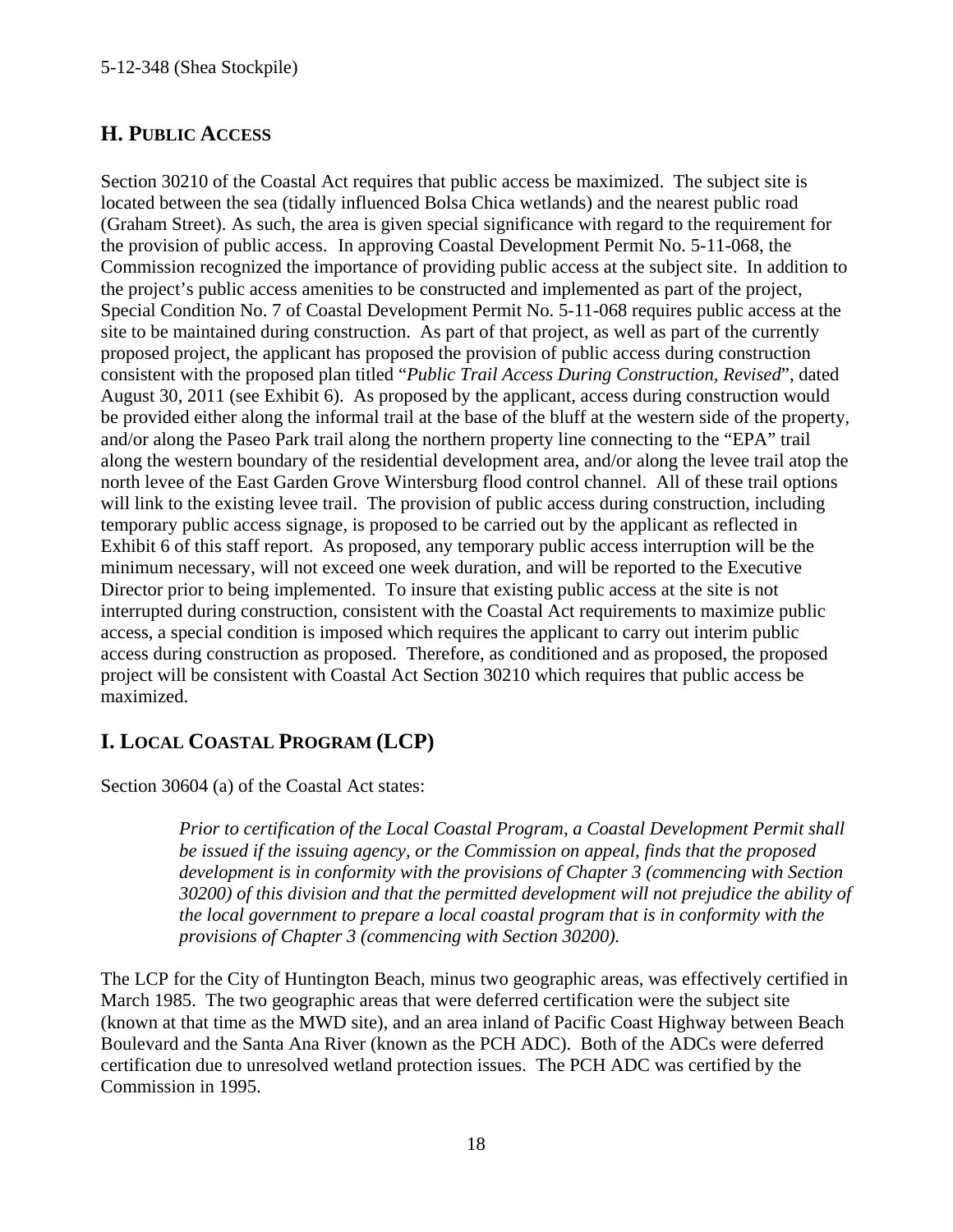An LUP amendment (HNB-MAJ-1-06) for the subject site was approved with suggested modifications by the Coastal Commission on November 14, 2007. The City accepted the suggested modifications and the LUP amendment was effectively certified in August of 2008. An Implementation Plan amendment (HNB-MAJ-2-10) for the subject site was approved with suggested modifications by the Coastal Commission on October 13, 2010. The City accepted the suggested modifications, and the Commission concurred with the Executive Director's determination that the City's action was legally adequate on November 3, 2011, and the subject site is now effectively certified.

As described above, the proposed development, as conditioned, will protect wetland, ESHA, and other habitat on site, and is consistent with the wetland, habitat, and water quality protection and hazard policies of the Coastal Act. In addition, the subject site is located between the first public road paralleling the sea and the sea, and the proposed project, as conditioned, is consistent with the public access and recreation policies of the Coastal Act.

### <span id="page-18-0"></span>**J. CALIFORNIA ENVIRONMENTAL QUALITY ACT (CEQA)**

Section 13096 of the Commission's regulations requires Commission approval of Coastal Development Permit applications to be supported by a finding showing the application, as conditioned by any conditions of approval, to be consistent with any applicable requirements of the California Environmental Quality Act (CEQA). Section 21080.5(d)(2)(A) of CEQA prohibits a proposed development from being approved if there are feasible alternatives or feasible mitigation measures available, which would substantially lessen any significant adverse effect which the activity may have on the environment.

As conditioned, there are no feasible alternatives or additional feasible mitigation measures available that would substantially lessen any significant adverse effect that the activity may have on the environment. Therefore, the Commission finds that the proposed project, as conditioned to mitigate the identified impacts, is the least environmentally damaging feasible alternative and can be found consistent with the requirements of the Coastal Act to conform to CEQA. The City of Huntington Beach, the lead CEQA agency for the project, approved an Environmental Impact Report (EIR) for the project approved under Coastal Development Permit No. 5-11-068 (EIR No. 97-2) in 2002. In 2009, the City approved an Addendum EIR to EIR No. 97-2 in 2009. The proposed project is part of the project reviewed under EIR No. 97-2.

5-12-348 Shea Stockpile SR 4.13 mv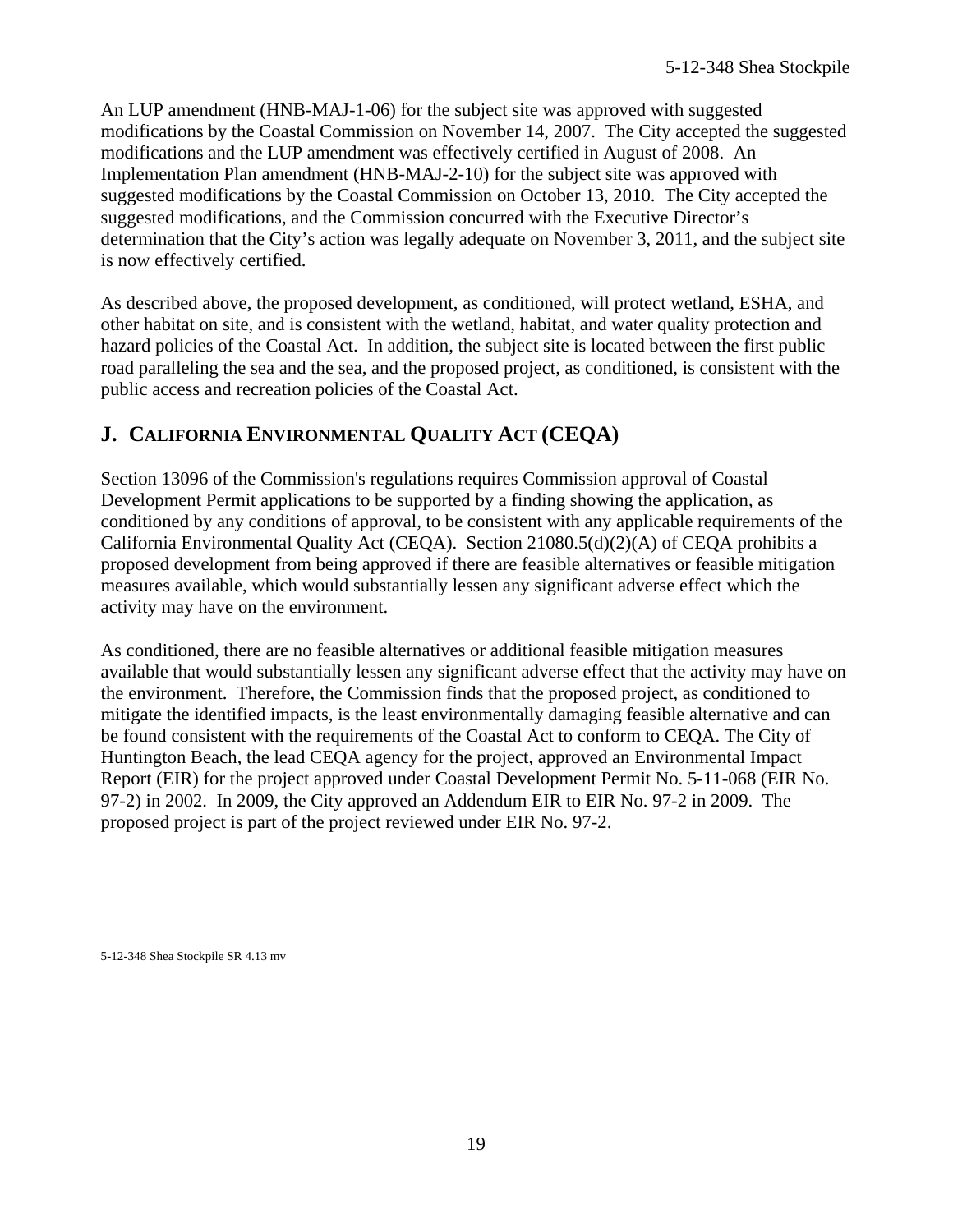